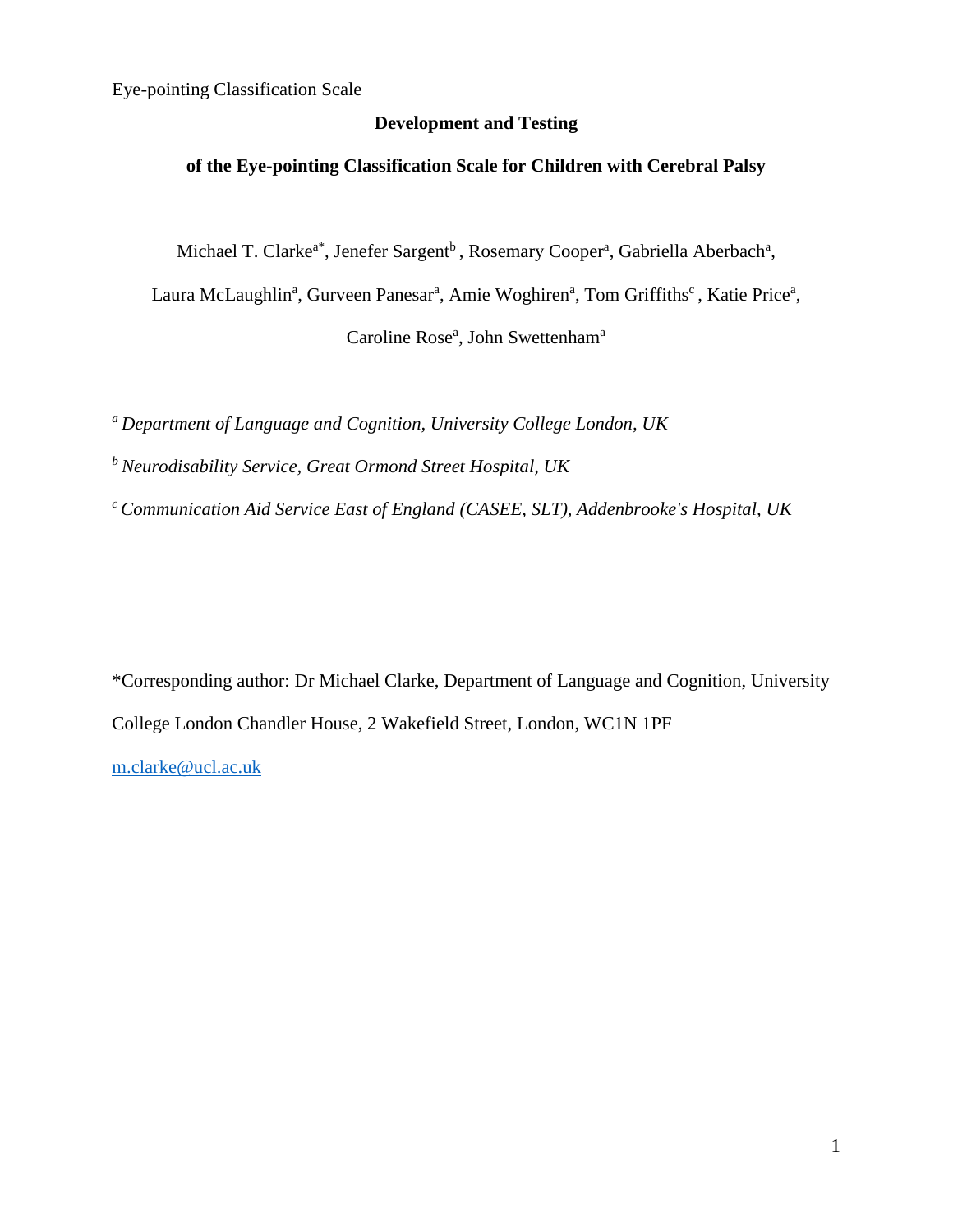#### **Abstract**

## **Purpose**

The aim of this study was to develop and test a new classification scale to describe looking behaviours (gaze fixations and gaze shifts) in relation to eye-pointing.

## **Methods**

The Eye-pointing Classification Scale (EpCS) was developed and tested following established procedures for the construction and evaluation of equivalent scales, and involved 2 phases: Drawing on research literature, Phase 1 involved initial drafting of the scale through a series of multi-disciplinary group discussions; evaluation of the scale through a survey procedure, and subsequent expert group evaluation. Phase 2, was an examination of scale reliability and relationships between child characteristics and level of EpCS classification.

### **Results**

In Phase 1, an initial draft of the scale was developed and then evaluated by 52 participants in 10 countries, leading to its refinement. Further subsequent expert evaluation of content, style and structure indicated that no further refinement was required. In Phase 2, the scale achieved excellent levels of reliability in clinical testing. A significant relationship was identified between level of child motor ability and EpCS classification, and level of child language understanding and EpCS classification.

**Keywords:** children, eye-pointing, cerebral palsy, classification, communication, vision, joint attention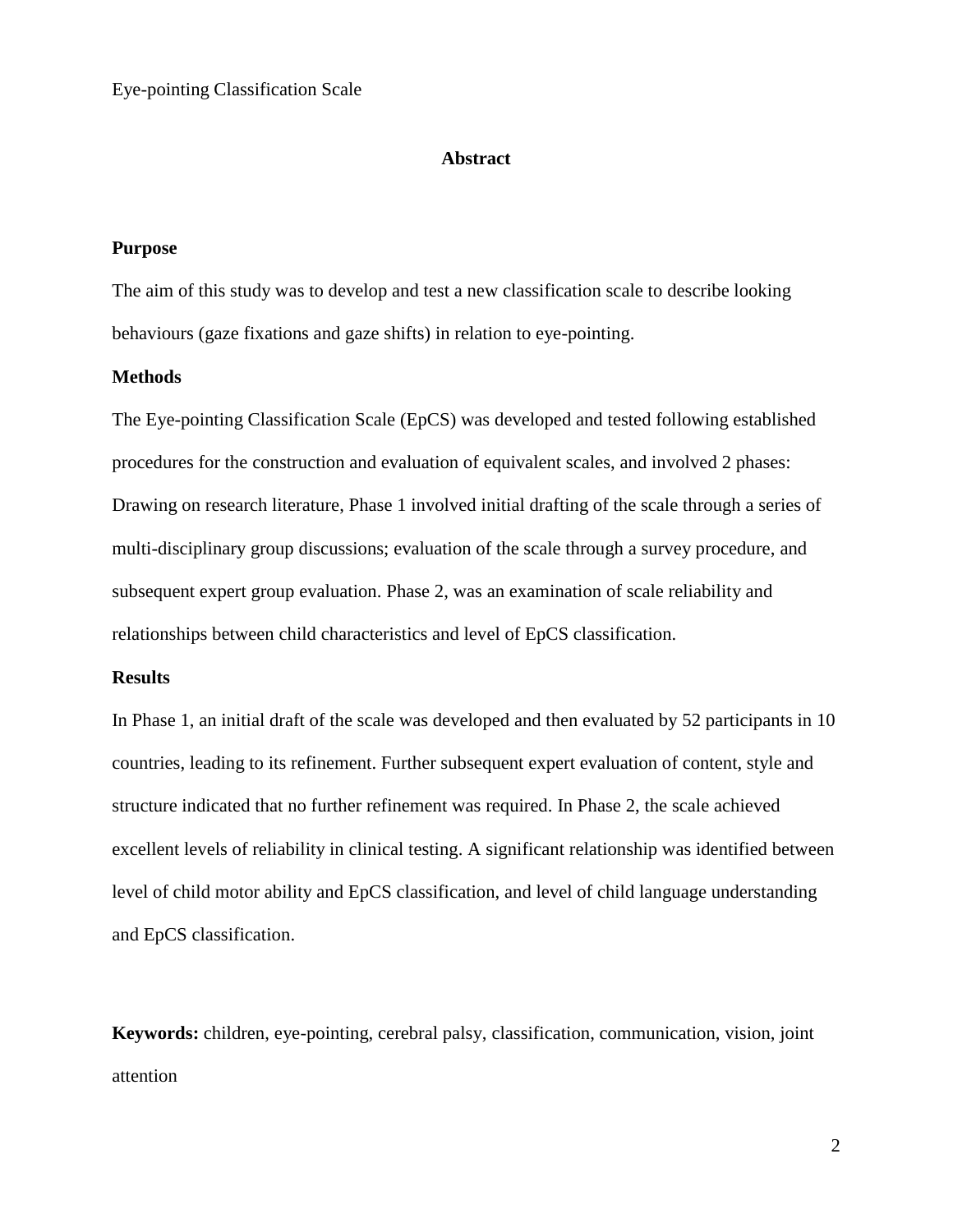## **Acknowledgements**

The authors wish to thank the children, families and clinicians who took part in the research. This research was generously supported by a grant from Action Medical Research and Great Ormond Street Hospital for Children.

## **Declaration of interest**

No financial interest or benefit has arisen from the direct applications of this research

#### **Implications for Rehabilitation**

- Non-speaking children with severe bilateral cerebral palsy who have limited upper limb movement may communicate by using controlled looking behaviours to point to objects and people, referred to as eye-pointing.
- However, there is little consensus as to which looking behaviours represent eye-pointing and which do not.
- The Eye-pointing Classification Scale (EpCS) was developed to describe looking behaviours related to eye-pointing in this population of children
- The EpCS provides a new robust tool for clinical management and research with children with cerebral palsy.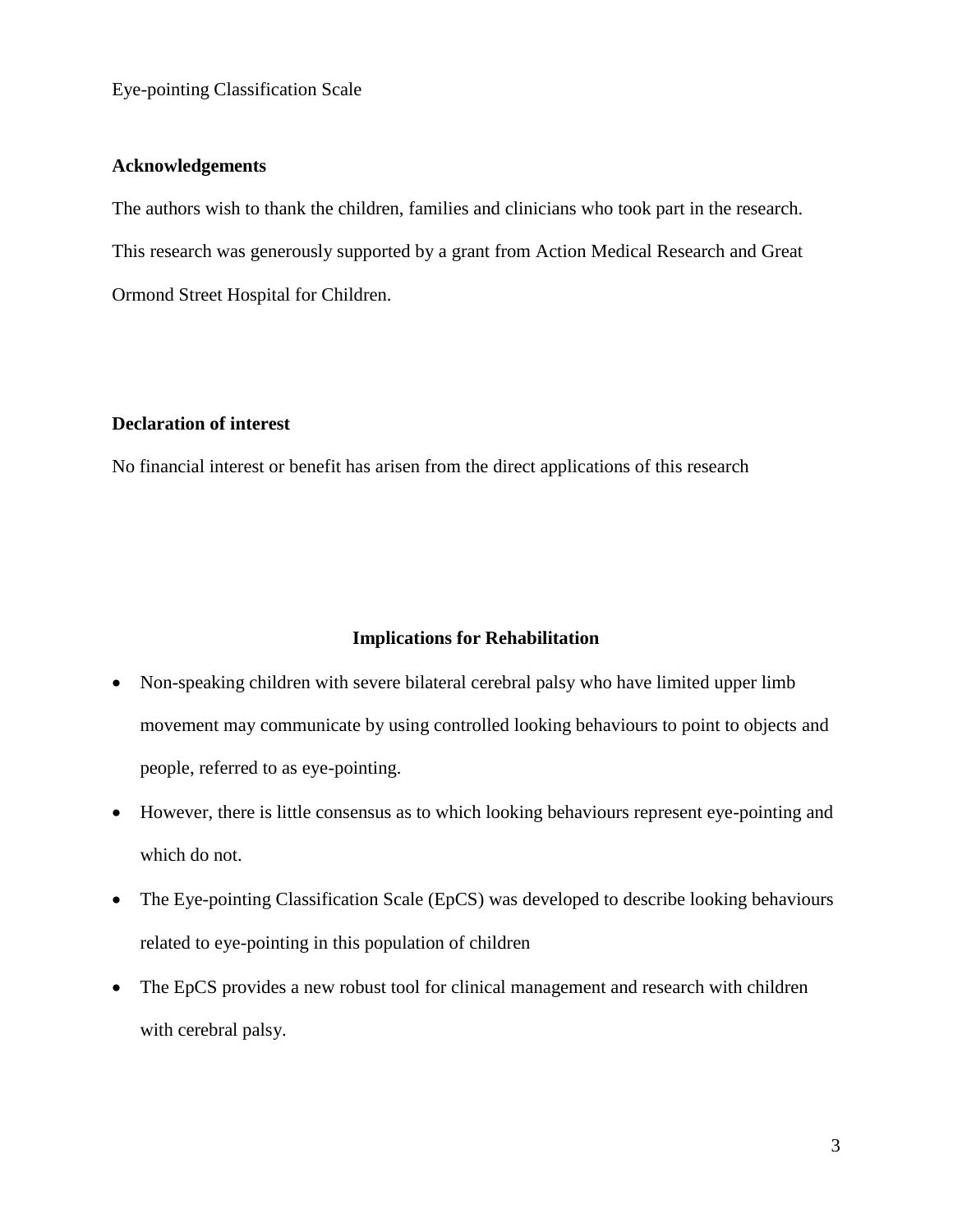Neuro-typical children begin to show understanding of adult pointing gestures, particularly when preceded by eye contact, and to use pointing actively themselves, around the end of the first year of life [1]. Early pointing behaviors also involve the child shifting gaze between the communication partner and the referenced object [2]. The emergence of finger pointing in young children is of developmental significance for two important reasons. First, it is an indicator of maturing socio-cognitive skills, including triadic joint attention [1]. In its basic form, triadic joint attention concerns co-ordinated attention between two people and an object or action in the environment [3]. It has been proposed also that for joint attention to be fully 'joint', the participants should bring about a co-ordinated orientation to an object or event such that these actions accomplish a shared 'mental state' in the participants [3]. This 'richer' description of joint attention emphasises its intentional, socio-cognitive underpinnings. Finger pointing can be seen as the child's intention to direct attentional focus in an other, and to share a mental state with that person about the pointed to item [4]. A second major reason that pointing is developmentally significant is because of the positive association between children's use of pointing, particularly proto-declarative pointing (pointing to share), and understanding of others' pointing, and both concurrent language ability, and longitudinal language development [5]. Therefore, for clinicians working with children, the emergence of child pointing is a robust developmental marker of significance.

For children with severe bilateral cerebral palsy who have little or no functional speech, and limited upper limb movement preventing manual pointing, controlled looking behaviours, such as gaze fixations and gaze shifts, can be an important component of expressive communication [6]. For example, by shifting gaze between an object and a partner, a child might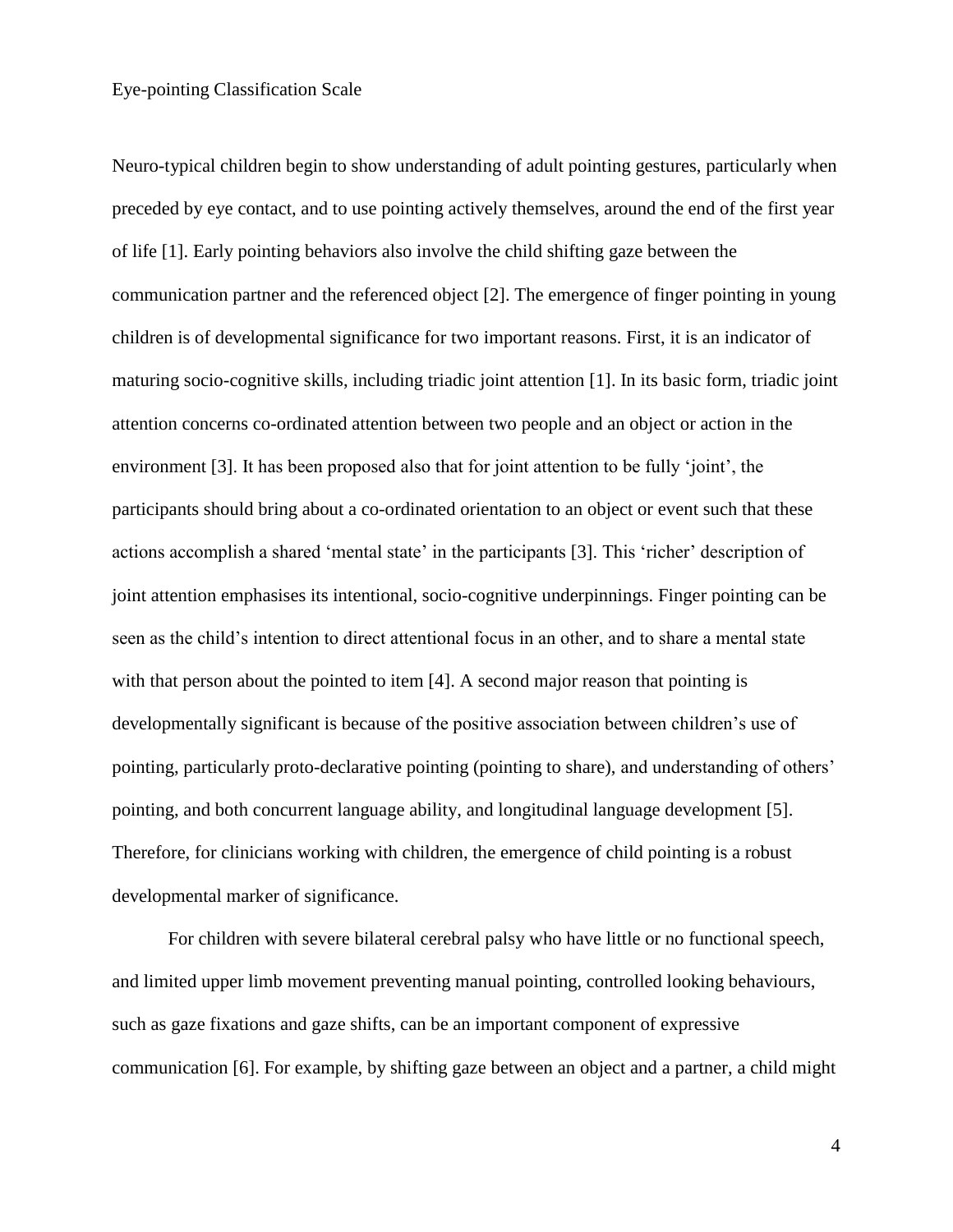draw a partner's attention to the object in order to make a comment or a request. For clinicians, careful observation of a child's gaze fixations and gaze shifts as a response modality during the presentation of assessment materials can also be the most effective way of determining cognitive and receptive language abilities. Such assessments are particularly important for this group because children with severe bilateral cerebral palsy are known to be at heightened risk of language and cognitive impairments co-occurring with their physical disability [7-9]. Controlled use of gaze fixations and gaze shifts is also a key skill set supporting the use of augmentative and alternative communication (AAC) tools (e.g. looking alternately at graphic symbols on a communication chart and then at a communication partner). Controlled gaze fixations and gaze shifts are also one element of a set of motor and cognitive competences that underpin effective use of gaze-control technologies [10].

The term eye-pointing is often used when describing the controlled use of looking behaviours which can serve the same function as finger pointing in neuro-typical children [6]. Despite the importance of controlled use of gaze fixations and gaze shifts as a communicative strategy by non-speaking children with cerebral palsy, and the relevance of eye-pointing as a potential indicator of developmental progress, evidence indicates that the term eye-pointing has been used inconsistently [6]. Clinical experience also suggests that there is often poor agreement between clinicians concerning which looking behaviors constitute genuine eye-pointing for communication and which do not (e.g. a child may simply happen to look without communicative purpose at one object rather than another, with no intent to point to that object).

The importance of determining the extent to which children with severe bilateral cerebral palsy who have little or no functional speech use looking behaviors for functional communicative purposes is further complicated because these children are known to be at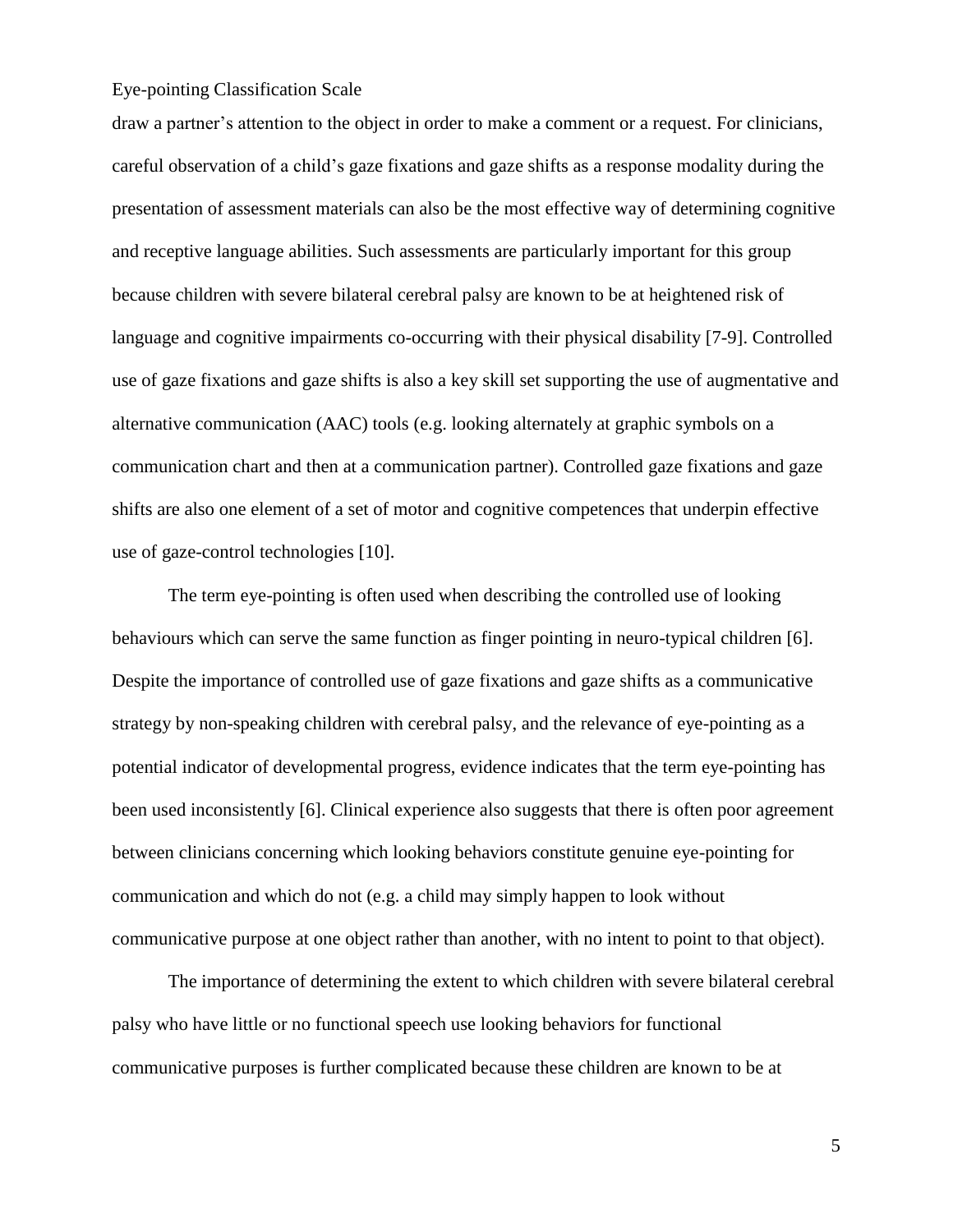increased risk of visual difficulties arising from ocular or cerebral abnormalities. Aspects of cerebral visual impairment (CVI) of particular relevance include eye movement difficulties, reduced visual acuity and impairments in visual attention [11-13]. Furthermore, factors such as pain and motivation may also affect visual responses. For clinicians and families, if weaknesses in functional visual skills are identified then all possible contributory factors will need to be considered.

In order to promote clinical consensus, Sargent and colleagues [14] proposed a description of eye-pointing for communication as: *The context-relevant, controlled and intentional use of sustained gaze in order to direct one or more partner's visual attention to any item or object for a deliberate communicative purpose. Other communication modes (facial expression, vocalisation, head movement and body position) may be employed, as available, to support the use of gaze. The intended meaning is established collaboratively between the child and the adult* [14, p.479]. Critical elements of this description highlight the active and intentional guiding of others' attention. Eye-pointing therefore not only involves use of controlled gaze fixations and gaze shifts but also the ability to integrate these with social and cognitive abilities as an expression of intent. However, these skills may not develop straightforwardly in all young non-speaking children with bilateral cerebral palsy, and clinicians lack basic practical support to identify evidence of eye-pointing. In the absence of effective practical tools, clinicians may misinterpret children's looking skills relating to eye-pointing, which can lead to inappropriate interventions.

Classification systems to describe movement skills in children with cerebral palsy are well established. The Gross Motor Functional Classification Scale [15], which was the first to be developed, describes gross motor skills, and the Manual Ability Classification System [16],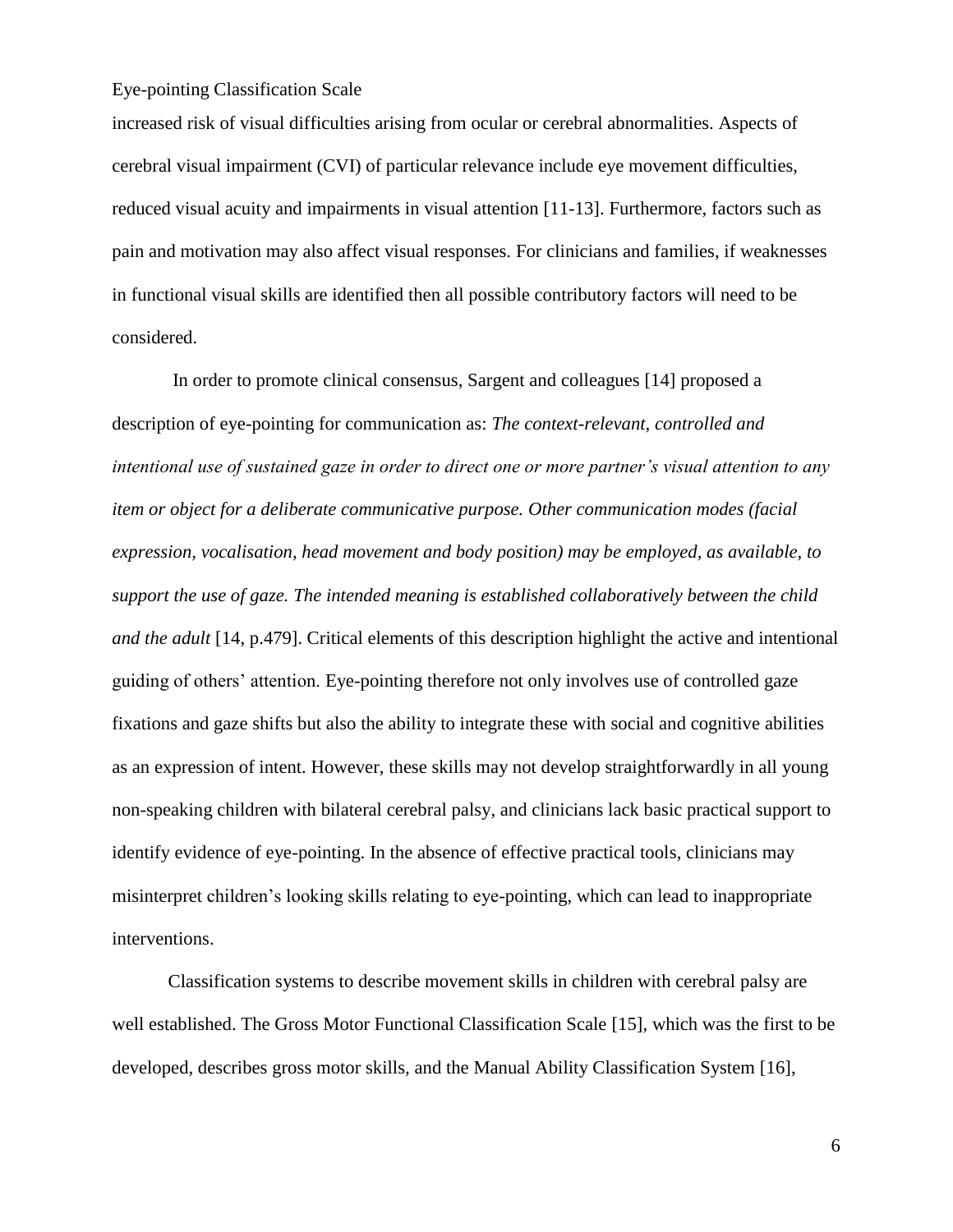describes functional hand skills. Classification systems for communication have also been developed and include the Functional Communication Classification System [17], which documents expressive communication skills; the Communication Function Classification System [18], which documents functional abilities in both the receiving and sending of messages; and the Viking Speech Scale [19] which classifies children's speech performance. More recently an Eating and Drinking Classification Scale [20], and a Visual Function Classification System have been published [21]. While the Visual Function Classification System [21] addresses a child's use of vision, it does not distinguish between using vision by seeing (taking in visual information) and using vision by looking (where looking functions as an expressive modality). Such tools have been widely adopted because they facilitate accurate and consistent description of functional abilities in a heterogenous population of children with CP, and offer effective methods of information sharing between clinicians and families, and between clinicians and researchers [22]. However, to date, no tool has been available to characterize critical aspects of looking behavior in relation to eye-pointing for children with severe motor and speech limitations.

The primary aim of the study reported here therefore was to establish and test a valid and reliable descriptive classification scale that would enable clinicians and researchers to describe and categorise looking behaviours related to eye-pointing in the group of children with severe bilateral cerebral palsy who have little or no functional speech and are unable to use limb and hand movements to point effectively.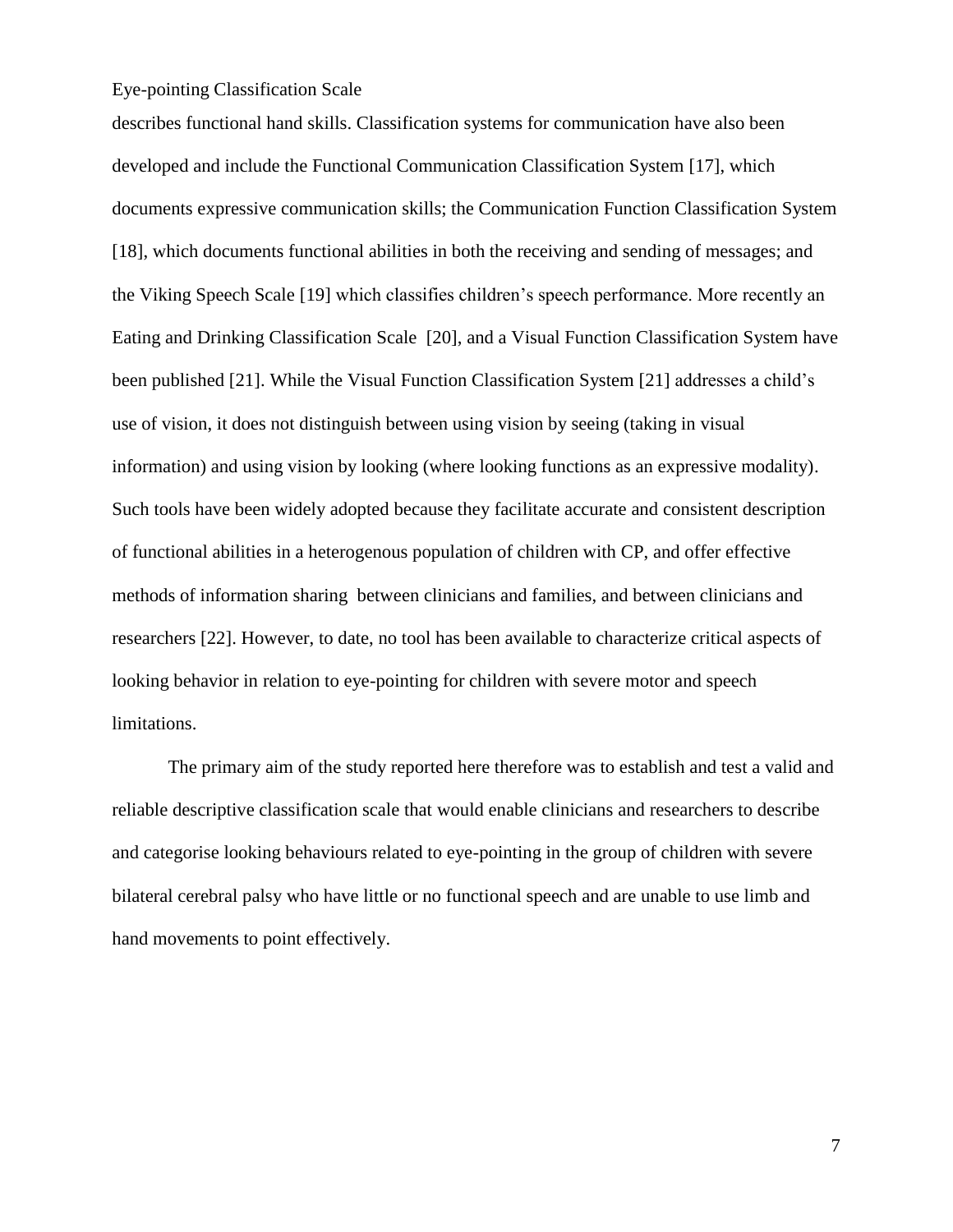#### **Method**

The methods for development and validation of the eye-pointing classification scale (EpCS; see table 1) mirrored procedures for the construction and testing of equivalent scales [15- 21] , and involved two phases: (i) establishing the content validity of the scale; (ii) examining scale reliability and the relationship between child classification and key child characteristics. Ethical approval of this research was granted by the Research Ethics Committee of University College London (UCL 1328/007). The research was funded by Action Medical Research for Children and Great Ormond Street Hospital charity.

#### Insert table 1 about here

#### *Phase 1: content validity*

The aim of phase 1 was to develop and test the content, style and structure of the scale. Initial drafting of the scale was carried out by a multi-disciplinary development panel. The scale was then evaluated through survey, and was subsequently reviewed by experts at national and international fora.

#### *Participants*

*Development Panel*: the initial description of the scale was drafted by a panel comprised of three speech and language therapists, one consultant paediatrician, one senior academic in psychology, one clinical scientist, one orthoptist, one optometrist, one former assistant to a child with cerebral palsy, and one parent of a child with cerebral palsy.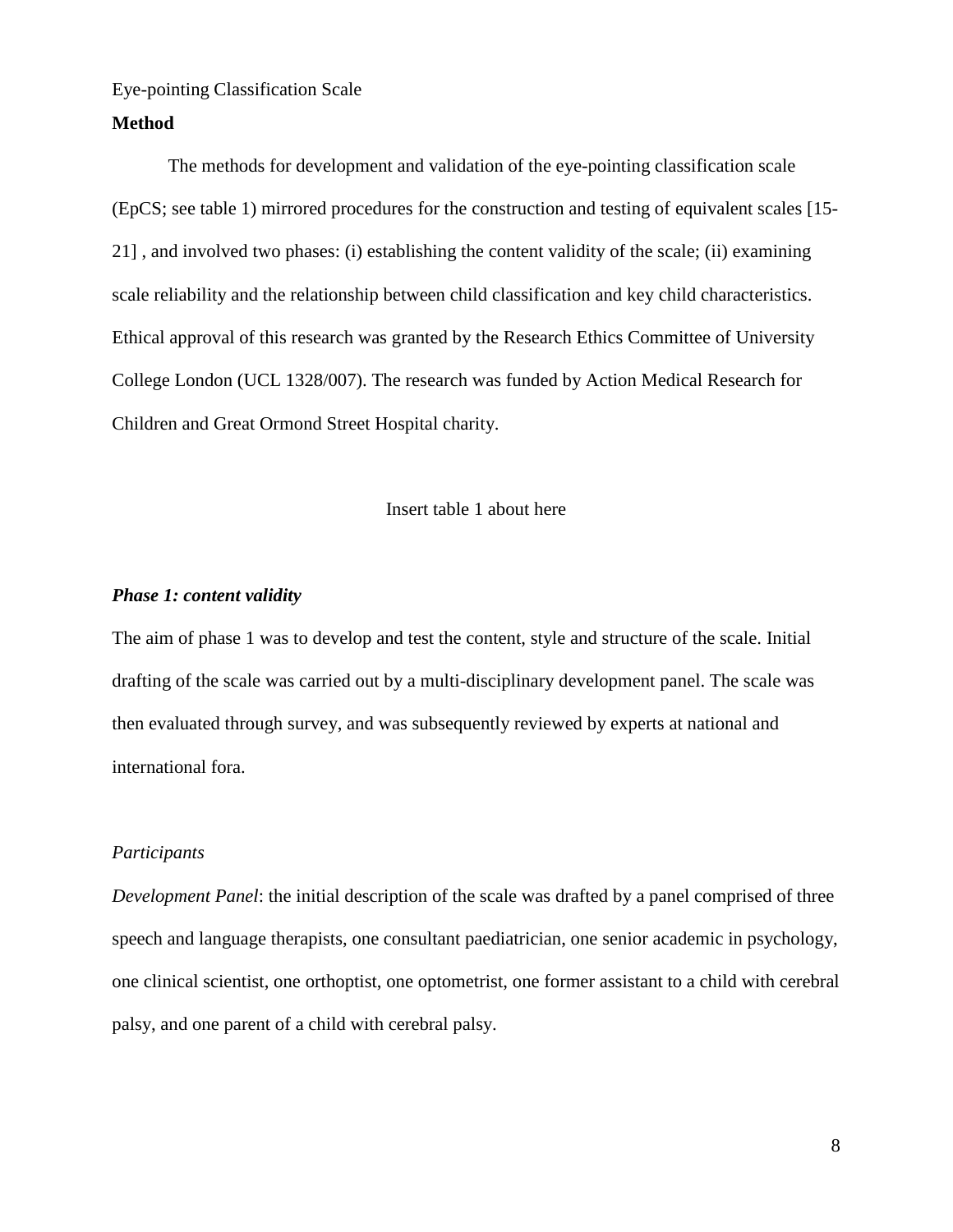*Survey*: The survey received anonymous feedback from 52 international participants in 10 countries.

*Expert review*: The scale was presented for discussion and feedback to 24 multi-disciplinary staff in three specialist centres for the assessment of children with complex needs in the UK, and at two International conferences (Europe and USA).

#### *Procedures*

*Development Panel*: The panel convened for three 2-hour meetings. Prior to each meeting the latest iteration of the scale was circulated, and the meetings focused on critical review of the content, relevance, and usability of the scale. The group was facilitated by the lead author and proposed amendments agreed by consensus. Meeting notes were taken by a student speech and language therapist in attendance who also contributed to the discussion.

*Survey*: Feedback was then sought on the scale's content, style, structure and value in relation to clinical relevance through a questionnaire measure distributed to professionals, academics and family members known to the research team, and via fora hosted by Communication Matters (UK Chapter of the International Society of Augmentative and Alternative Communication), and the American Speech and Hearing Association (ASHA). The survey was made available online and consisted of three opening questions seeking information on the participants' relationship to the client group (non-speaking children with cerebral palsy), their geographical location, and how they would define the term 'eye-pointing'. The last question provided an opportunity to determine the participants' degree of suitability for inclusion. No participants were excluded on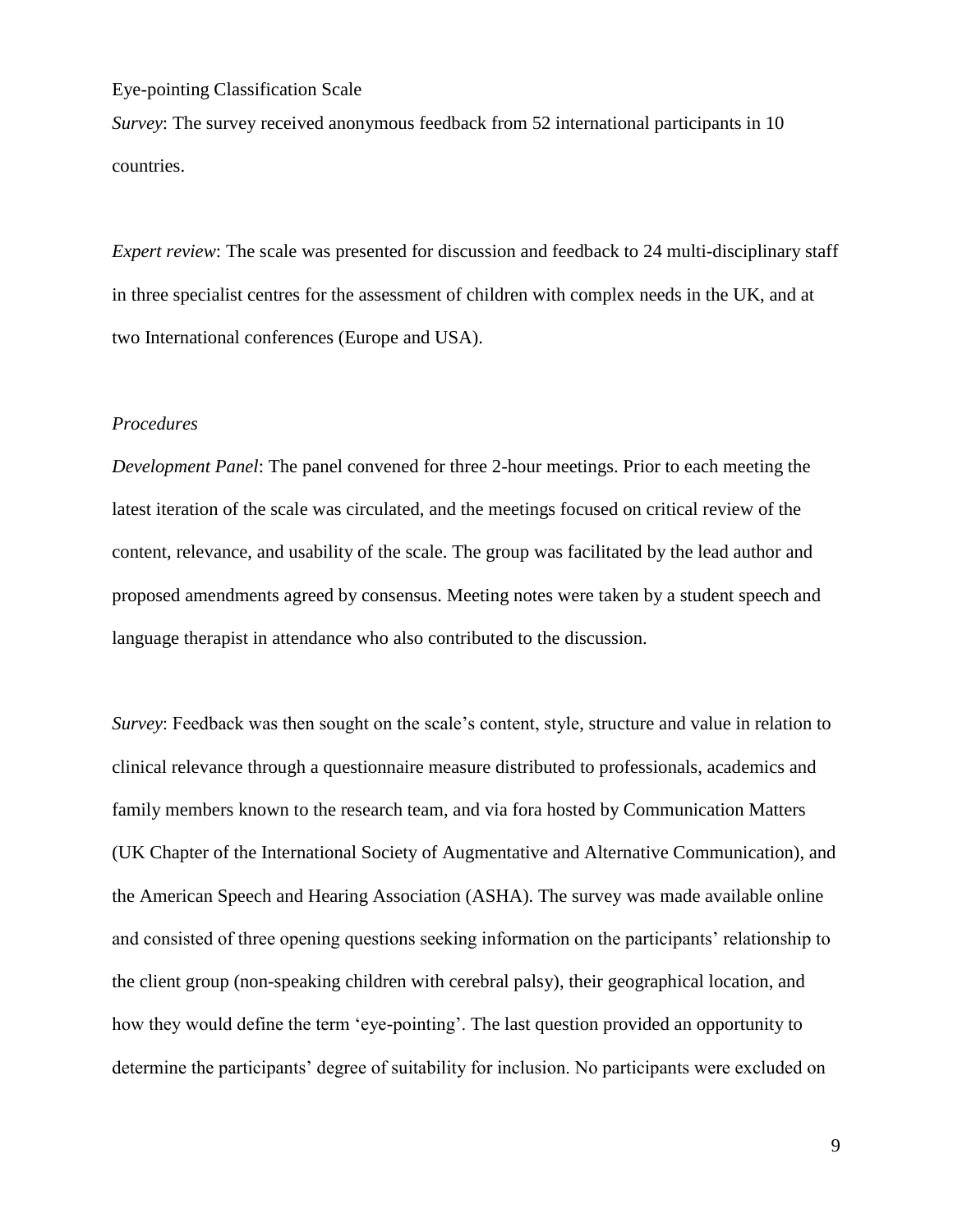the basis of their responses to this question. Participants were then presented with twenty-one statements concerning the content and usability of the scale and asked to rate their level of agreement with each statement using a seven-point rating scale (strongly disagree to strongly agree; see table S1 supplementary material). A comments box provided with every statement allowed participants to elaborate on their opinions and raise questions with the researchers.

*Expert review:* Discussion with clinical experts and conference participants centred on the scale's content, style and structure.

#### *Results*

*Development Panel*: The scale underwent a number of amendments and the final iteration was founded on four key principles. Firstly, the eye-pointing classification scale should reflect the structure of established scales by offering 5 key descriptive categories of functional ability. Secondly, the scale should be used to describe how children typically perform in everyday life through observation of the child in everyday contexts, rather than identifying optimum ability through structured assessment, again reflecting the ethos of similar scales that focus on describing typical levels of functioning [22]. Thirdly, while it is recognised that eye-pointing represents the combined outcome of the child's visual, social, cognitive and motor abilities [14], from an observer perspective, it is the child's looking behaviours that are the primary expression of eye-pointing. Therefore, the eye-pointing classification scale should focus on describing the child's observable looking behaviours that represent eye-pointing, and on those looking behaviours that fall short of the full expression of eye-pointing but represent a coherent progression of key skills building towards eye-pointing [1,2,23], such as the ability to fix gaze on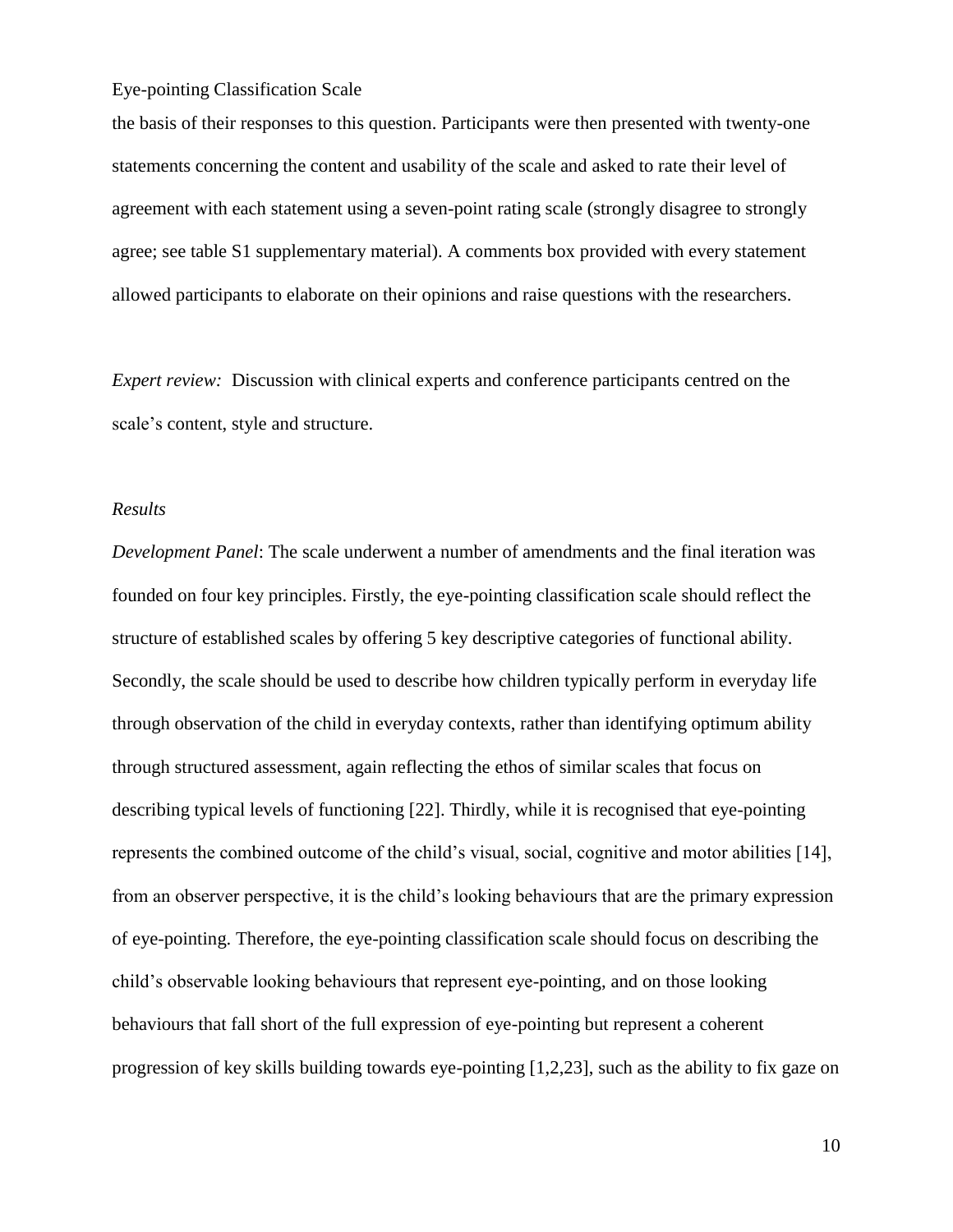a target and transfer gaze fixations between different targets (see table 1 for full description of the scale). Fourthly, children may eye-point to express a variety of communicative intentions. For example, a child may eye-point to a clock on the wall perhaps to express the word 'clock' or 'time', or to ask the time, or to introduce the concept of time into the current conversation, or to suggest that they wish to finish the current task. Establishing the specific communicative intention of the eye-point can often involve extended and elaborate exchanges between the child and their communication partner. Therefore, the scale should aim to capture the expression of eye-pointing without seeking to document the precise communicative intentions of those looking behaviours.

*Survey*: The threshold for acceptable levels of agreement between respondents on statements concerning the content, style, structure, and value of the scale was set at 80% [20]. The twenty statements eliciting feedback from the current study achieved an average level of consensus of 84%. Consensus between respondents fell below 80% for only four questions: #2: Five levels cannot adequately describe eye-pointing and its requisite skills (73% disagreement); #11: The person using the eye-pointing classification scale to classify a child's looking behaviours must spend time personally interacting with the child in order to provide an accurate level of classification (73% agreement); #12: The eye-pointing classification scale should only be used by professionals working with children with disabilities (58% disagreement); #13: Where a child's looking behaviours are thought to fall at the borderline between two levels of classification, the level representing the greater degree of limitation should be ascribed (67% agreement). Examination of written comments relating to these four questions led to an important amendment to the five-point scale which was to allow for its use with children who do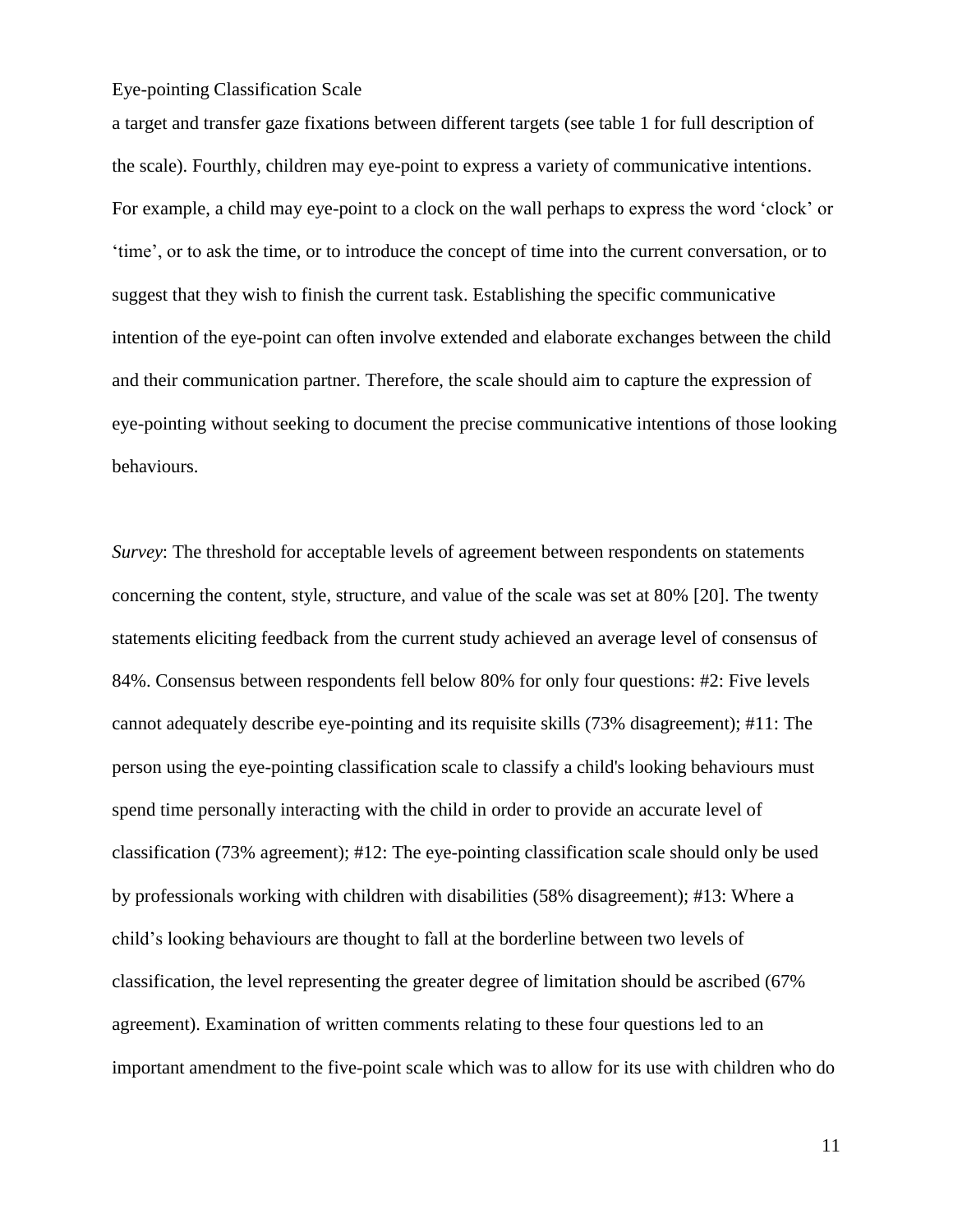not appear to fix their gaze consistently on people or objects. Further changes focused on enhancing the written guidance provided with the scale (see: www.ucl.ac.uk/gaze). *Expert review*: the review centered on use of 5 levels only, and methods for agreeing level of classification, which had achieved lower levels of consensus in the online survey. No further amendments were made to the scale following this phase of evaluation.

## *Phase 2: Scale Testing*

The aims of phase 2 were to determine (i) the reliability of the scale in use with children with cerebral palsy, and (ii) to examine the relationships between level of classification and other child characteristics including level of language, non-verbal skills and motor disability.

### *Participants*

47 children (21 female, 26 male) were recruited to phase 2 of the study. Criteria for inclusion were that children had a clinical description of bilateral cerebral palsy; chronological age of 3 – 12 years; little or no functional speech, and were expected to be using vision for learning and communication. In addition, in order to test use of the full range of looking behaviours represented in the scale, children developmentally aged between 1 month and 6 years were recruited. That is, children below and above the developmental age at which finger pointing emerges in neurotypical children [1]. Exclusion criteria were presence of profound hearing impairment, uncontrolled epilepsy, and children who were not expected to be using their vision for learning and communication. Children were recruited from schools in the United Kingdom. School staff were asked to identify children meeting the criteria and to forward information and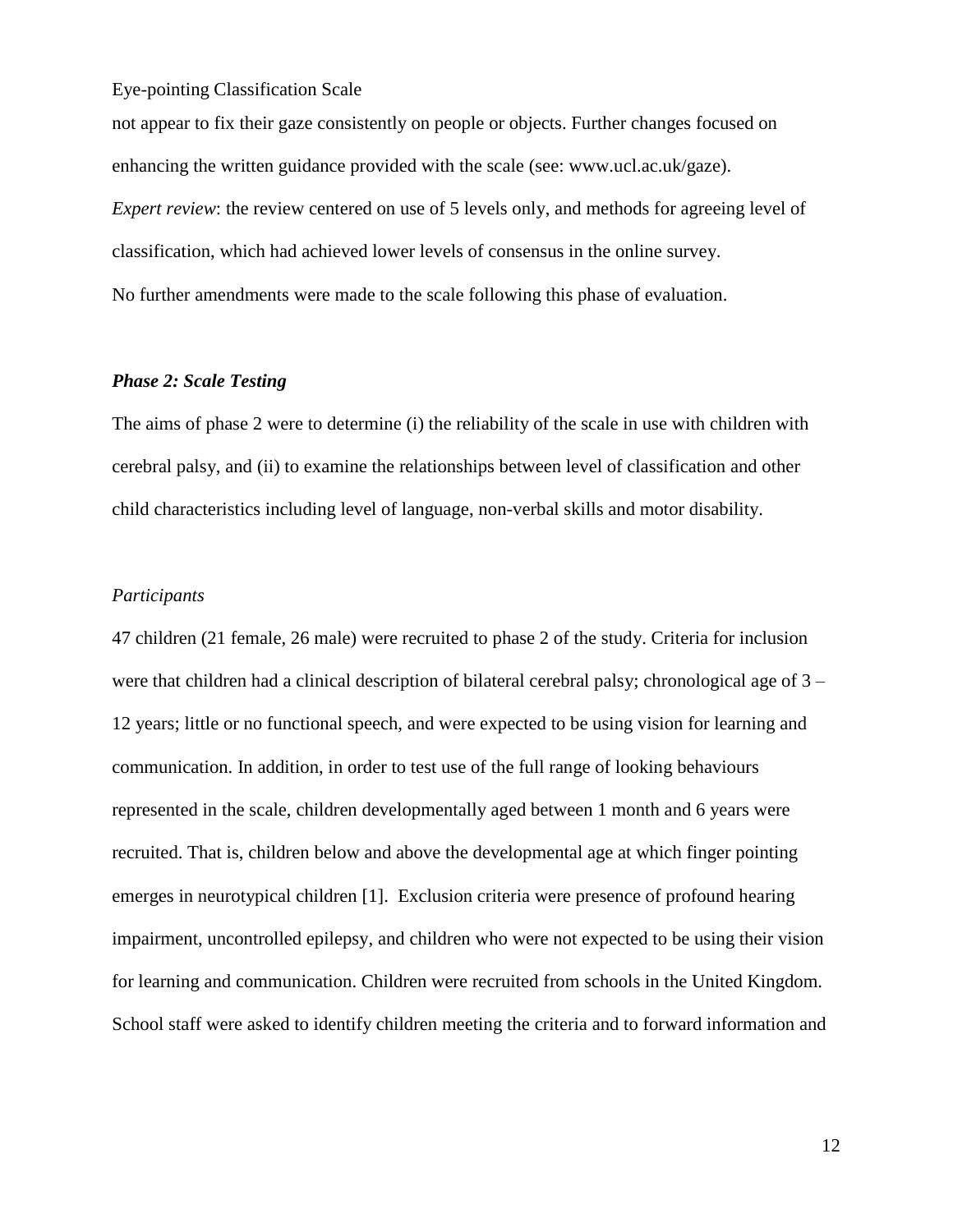consent procedures to families. Children were visited in school following consent from parents. Child characteristics are shown in table 2.

#### Insert table 2 about here

#### *Procedures*

Test-retest reliability was determined by two research assistants (RA1 and RA2) independently classifying each child. In line with other similar tools, the scale was designed to describe children's functional abilities through observation of their performance in ordinary contexts and activities, and the classifications were therefore based on observation of the child in school over the course of a morning or afternoon. A modified test-retest procedure was used. Rather than RA1 and/or RA2 retesting children at a second time point, a third researcher (RA3), who was blind to previous classifications, assessed 41 children at a second visit at least 6 weeks after the first classification. The researchers did not have knowledge of the children prior to assessment. Estimates of language comprehension and non-verbal abilities were derived from direct assessment of children using the Pre-school Language Scale  $-4$  [24] and the visual receptive scale of the Mullen Scale of Early Learning respectively [25].

#### *Results*

Findings from the analysis of reliability are presented in tables 3 and 4. Absolute level of agreement between RA1 and RA2 was 81%. A weighted Cohen's kappa [26] analysis identified an agreement level of 84% (95% confidence interval 74% - 93%) indicating almost perfect agreement [27]. Intraclass correlation coefficient was 96% (95% CI 92% - 98%), again demonstrating excellent agreement. Where disagreement was observed it was by no more than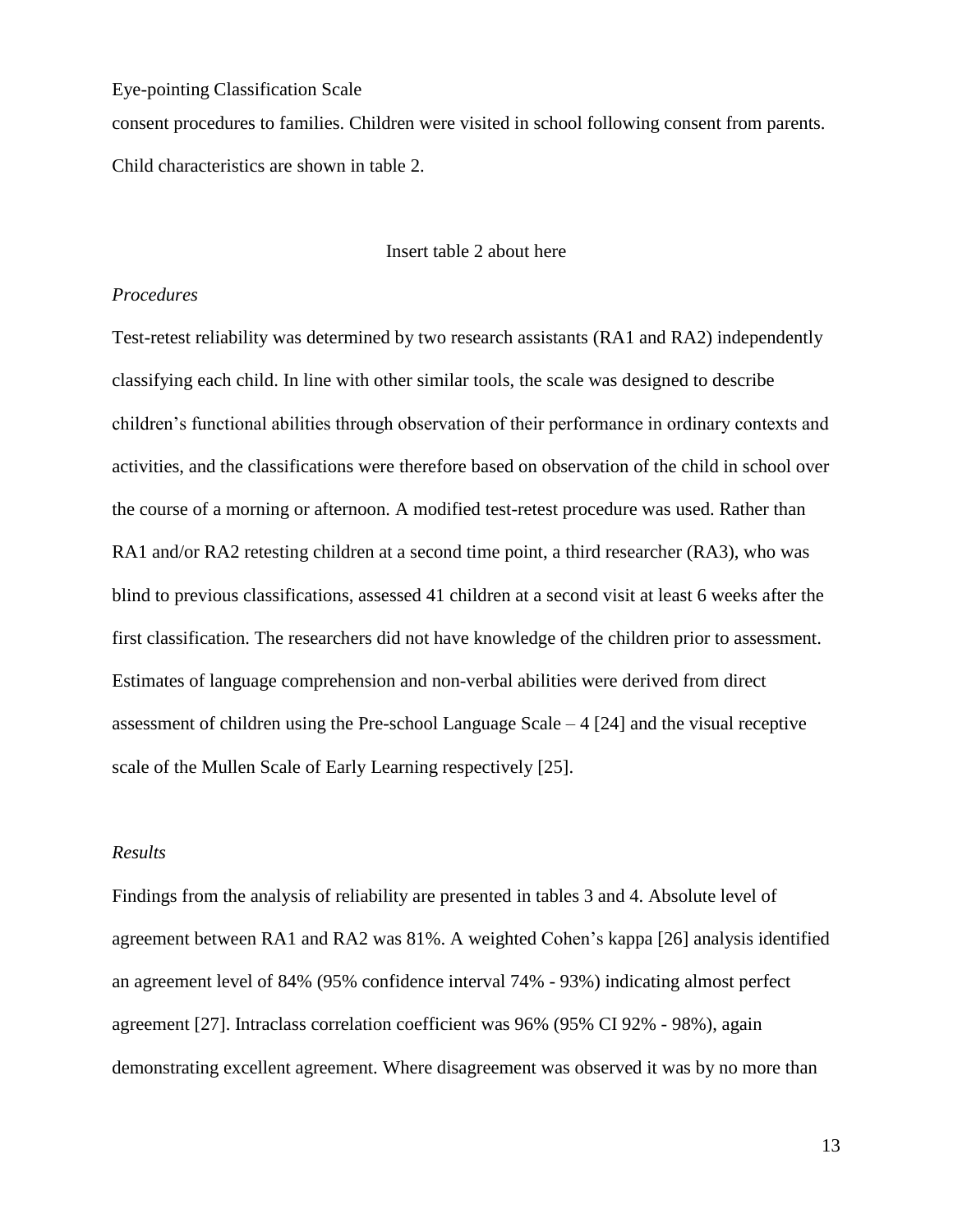$\overline{a}$ 

one level of classification. For example, in the assessment of inter-rater reliability, RA1 classified 10 children at level IV, while RA2 classified 7 children at this level. They disagreed on 3 children as follows: RA1 classified 2 of these children at level IV while RA2 classified them level III. RA1 also classified 1 child at level IV who was classified at level V by RA2.

#### Insert tables 3 and 4 about here

The absolute level of agreement between RA2 and RA3 was 80%. The weighted Cohen's kappa test-retest reliability statistic was 79% (95% confidence interval 66% - 93%), indicating substantial agreement (see table 3) [26]. Again, where there was disagreement it was by no more than one level of classification. Intraclass correlation coefficient was 94% (95% confidence interval 88% - 97%).

A cumulative odds ordinal logistic regression with proportional odds was run to determine the effect of level of motor ability (GMFCS category IV or V), language age, and nonverbal cognitive age on level of classification on the eye-pointing classification scale. A strong positive correlation was identified between language age and non-verbal cognitive age *r* = 0.958, *p*< 0.0001, therefore language age only was used in subsequent analyses. While a weak association was observed between GMFCS and language age, an analysis of collinearity indicated that multicollinearity was not a problem for the data set (Variance Inflation Factor = 1.089). The assumption of proportional odds necessary for a robust analysis was also met as assessed by a full likelihood ratio test  $\gamma$ 2(6) = 3.353, p = 0.7631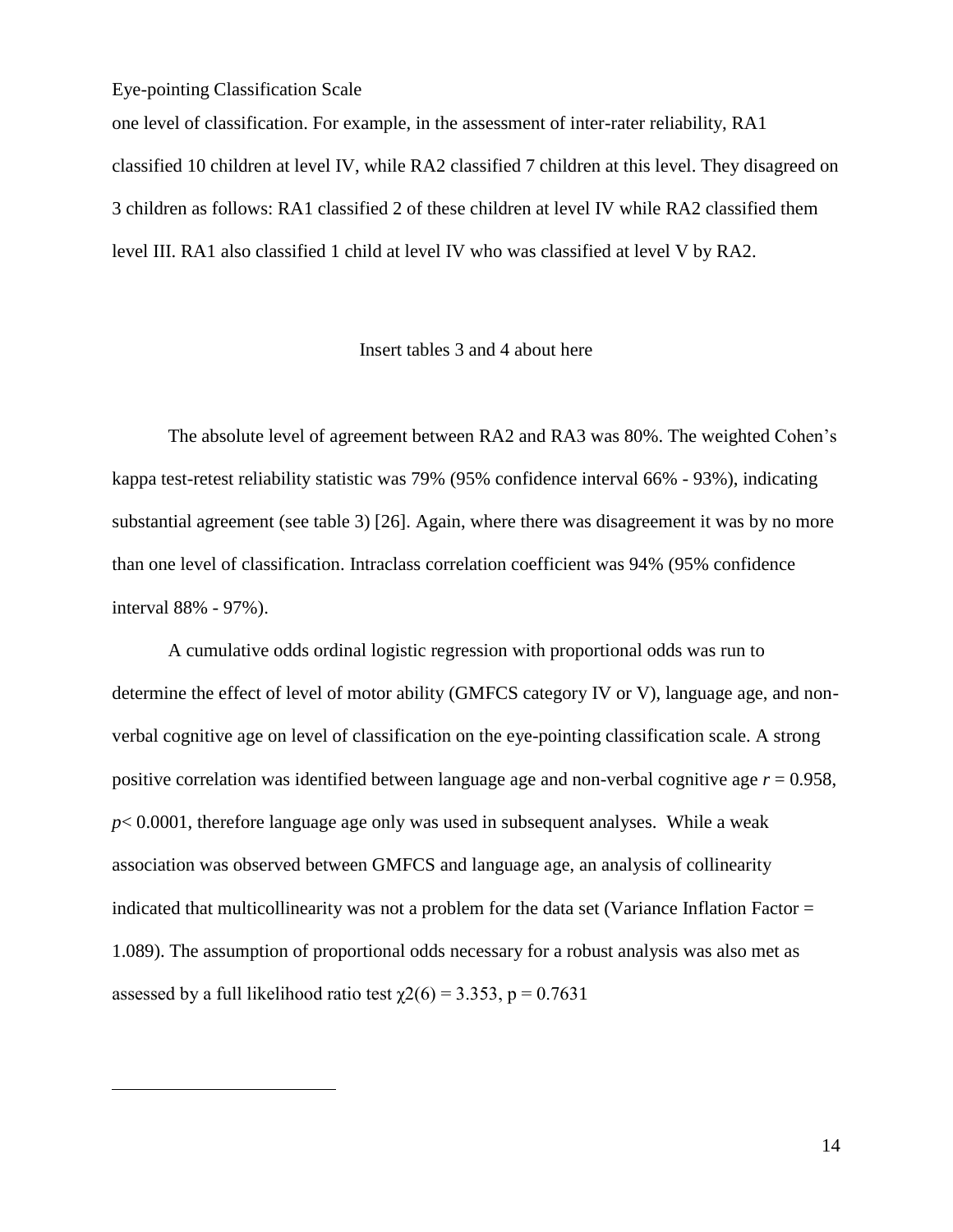A deviance goodness-of-fit test indicated that the model was a good fit to the observed data,  $\gamma$ 2(114) = 64.772,  $p = 1.000$ . The odds of children described as GMFCS V being classified with greater functional limitation on the eye-pointing scale was 4.706, 95% CI [1.282, 17.274] times that of children classified as GMFCS IV, a statistically significant effect,  $\chi^2(1) = 5.255$ , *p* = .022. An increase in language age (expressed in years) was associated with an increase in the odds of being classified at a higher level of ability on the eye-pointing classification scale, with an odds ratio of 1.111, 95% CI [1.056, 1.168], Wald *χ*2(1) = 16.862, *p* < .0001.

#### **Discussion**

The aim of this study was to develop and test a new eye-pointing classification scale suitable for use with non-speaking children with bilateral cerebral palsy (GMFCS IV and V). The scale was established through a 2-stage process that examined the validity and reliability of the new tool. The scale provides a simple description of the potential progression of key looking behaviours that underpin eye-pointing including the ability to establish fixation, disengage and transfer fixation to new items, and to shift fixation between an object of interest and a partner. It also captures the critical elements of eye-pointing itself, which include that it is a controlled and intentional action aimed at drawing others' attention to things in the environment by the child looking alternately at the partner and the item of interest. Thus eye-pointing described in the scale reflects a bid to initiate joint attention. The scale does not document children's motivations for eye-pointing. Children may eye-point to things and people for a host of different reasons and it is the task of the child and their partner together, in that moment, to establish the intended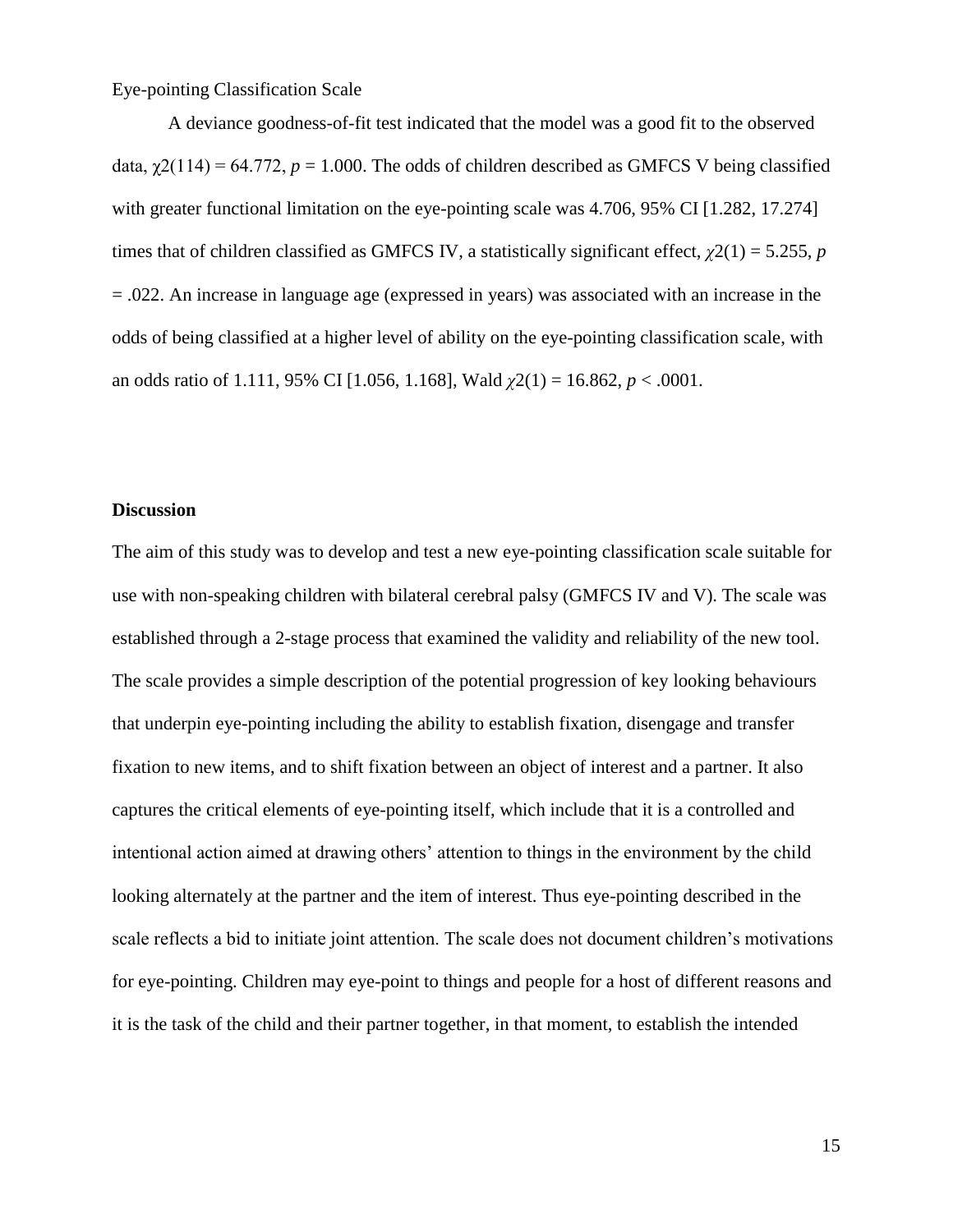function of an eye-point. The scale has been made available free to download at

## www.ucl.ac.uk/gaze.

Feedback from clinicians highlighted that children's looking behaviours may vary according to the salience of objects in the environment. The current study did not systematically examine changes in children's looking behaviours in the presence of different types of stimuli. Rather, the EpCS was developed and tested to describe how children typically perform in everyday life. This approach reflects the ethos of similar published scales that focus on describing typical levels of functioning [22].

Inter-rater and test-retest reliability was found to be substantial to almost perfect [27]. Where disagreement was observed it was by only one level of classification. Given our modified approach to the assessment of test-retest reliability using a third assessor (RA3) the high level of agreement provides extra confidence that the tool is robust, especially as it is intended to be used by a variety of different professionals/carers. We note that using this modified approach means that it would have been difficult to establish the reasons behind a poor test-retest reliability outcome. Children in this sample were most frequency described as functioning at level III (fixes, disengages and transfers gaze), and II (fixes, disengages, and shifts gaze to face). While 55% of children in the sample were developmentally aged between 10 months and 6 years 4 months, which is a developmental age at which finger pointing would have been expected to be emerging or fully established in a neuro-typical group, only two children were identified by one of the assessors at level I (uses eye-pointing). The relative rarity of eye-pointing seen in this group may be related to the fact that children were recruited from special schools in the UK. Such children often present with more complex medical, social and learning profiles compared to children with neuro-disabilities in other educational settings. Notably also, a number of children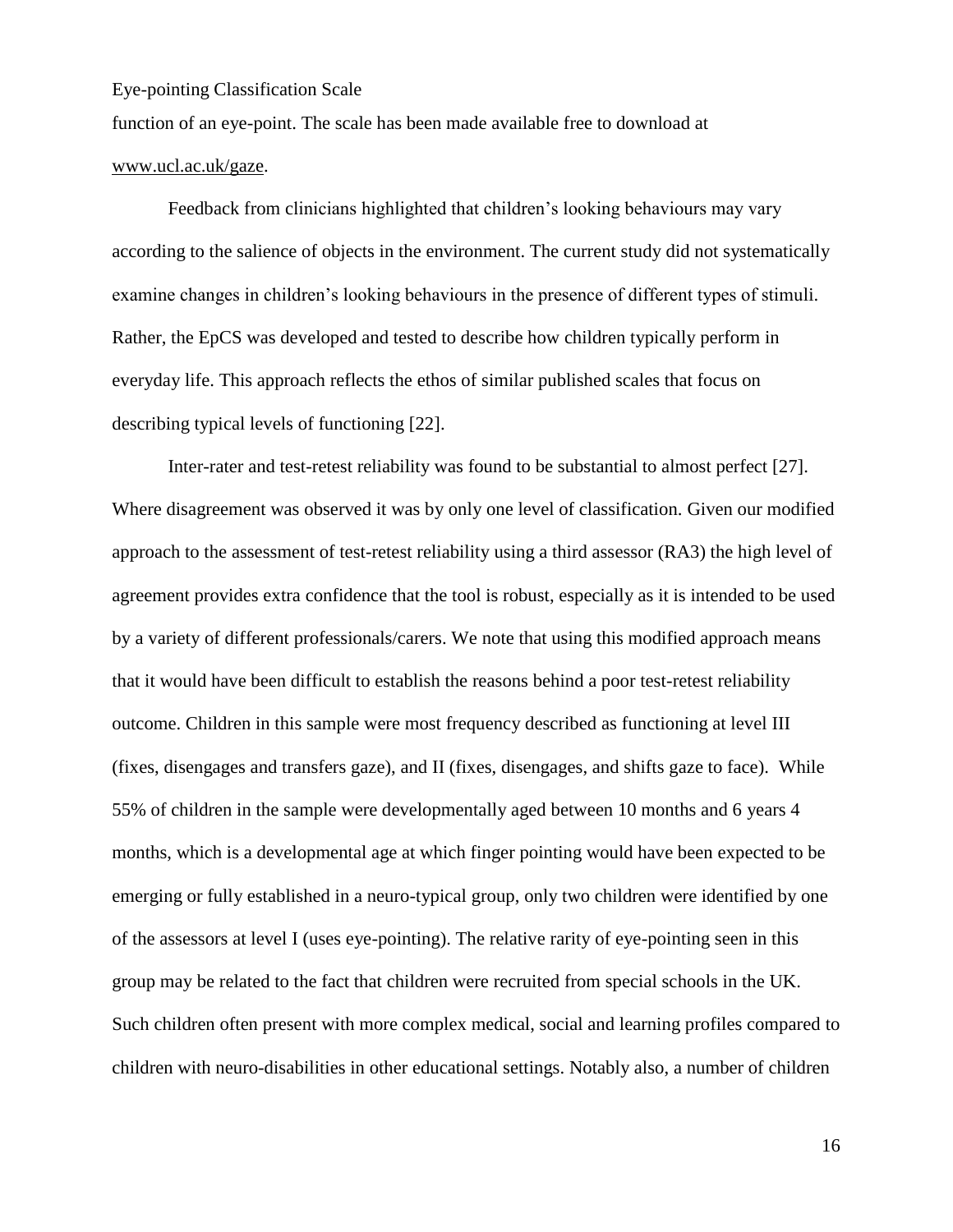were described a functioning at level V (i.e. displays other visual behaviours that do not typically include gaze fixation), despite careful guidance provided to participating schools about inclusion criteria. Reliability testing was carried out by researchers who had experience of working with children with cerebral palsy but who did not know the children involved in the study before visiting them in school. While reliability analysis proved very positive, a limitation of the study is that reliability testing was not also carried out by school staff and parents. The lack of agreement in rating for level I in this group of children represents a limitation in reliability testing for this level.

A statistically significant relationship was observed between both level of motor ability and language comprehension age, and EpCS classification level. Children with greater gross motor functional limitation were more likely to be classified at a greater level of limitation on the EpCS. Children with higher levels of language comprehension were more likely to be classified at higher levels of ability on the EpCS. One possible explanation for this is that the higher levels of ability in the EpCS reflect joint attention skills which are known to be strongly related to language development in neuro-typical populations [5]. This suggests that similar developmental processes may be involved in language development in this atypical population. At the same time levels III, IV and V do not specifically test joint attention but in this population represent precursors to the expression of joint attention. At these levels the EpCS describes the ability to fix and shift gaze rather than to engage in any socially motivated action. Given the close relation between verbal and non-verbal ability observed in these children, it is likely that level of EpCS classification also reflects a more general level of cognitive functioning. Where difficulties exist in establishing profiles of ability in this population, this simple scale can provide a valuable addition to assessment protocols.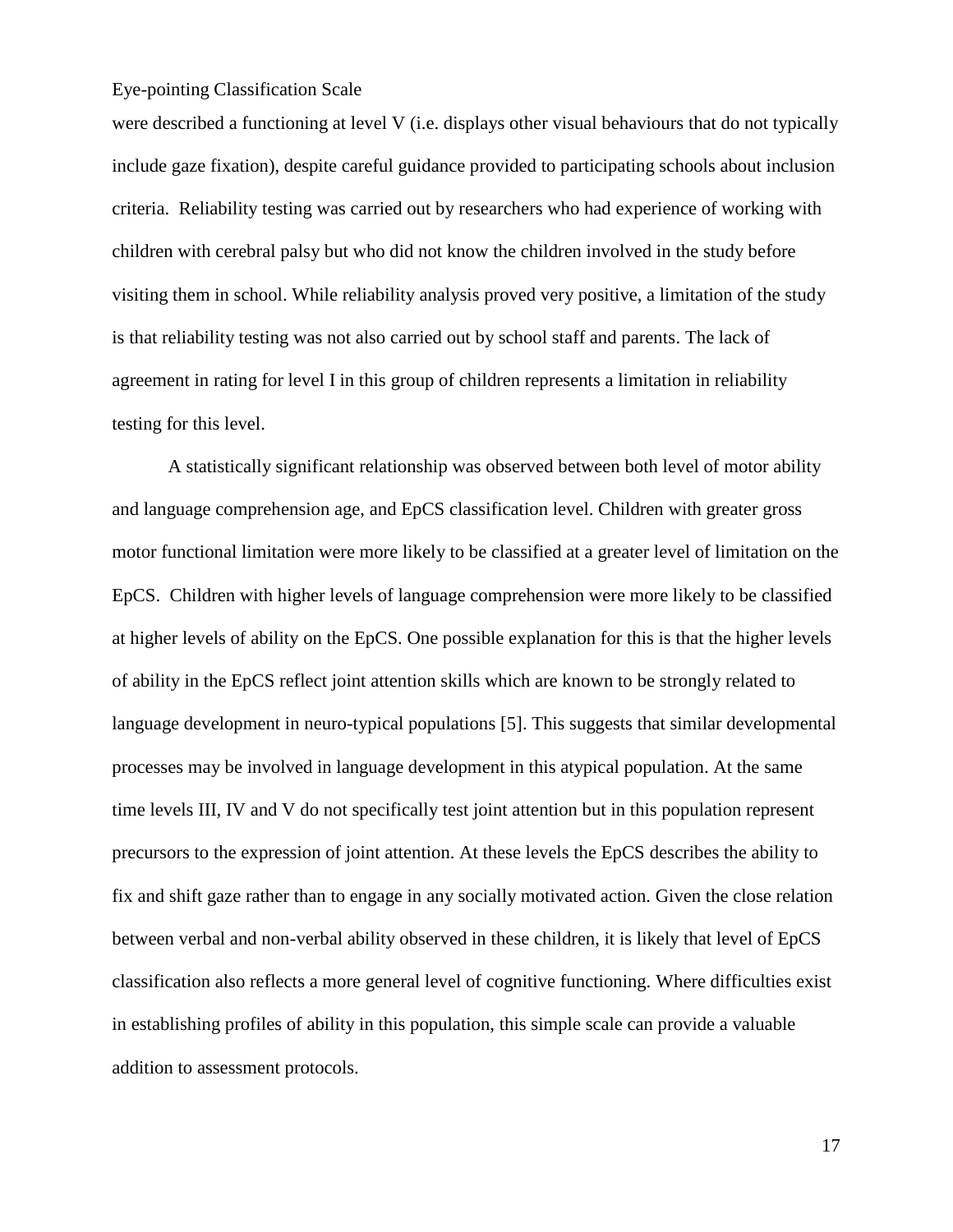One potential further use of the scale is to support the targeting of intervention. For example, children functioning at level II (i.e. demonstrating ability to engage with a partner through transfers of gaze from objects to people), may be developmentally ready to progress to expressions of full eye-pointing with suitable intervention. For children at level V, a more appropriate target would to establish ability to fix and hold gaze (Level IV). While the scale has been developed for a sub-group of children with cerebral palsy it could also be used with other populations that also rely on the use of looking behaviours as a primary means of communication. Such groups might include children with Rett syndrome, and adults with acquired motor and communication disorders.

#### **Summary**

The term eye-pointing has been used inconsistently in research and clinical practice. The EpCS was developed to support families and clinicians to systematically describe the ways in which non-speaking children with bilateral cerebral palsy use their looking behaviours functionally for communication. Use of this descriptive scale, along with other robust assessment approaches, has strong potential to empower families and professionals in their clinical decisionmaking [22].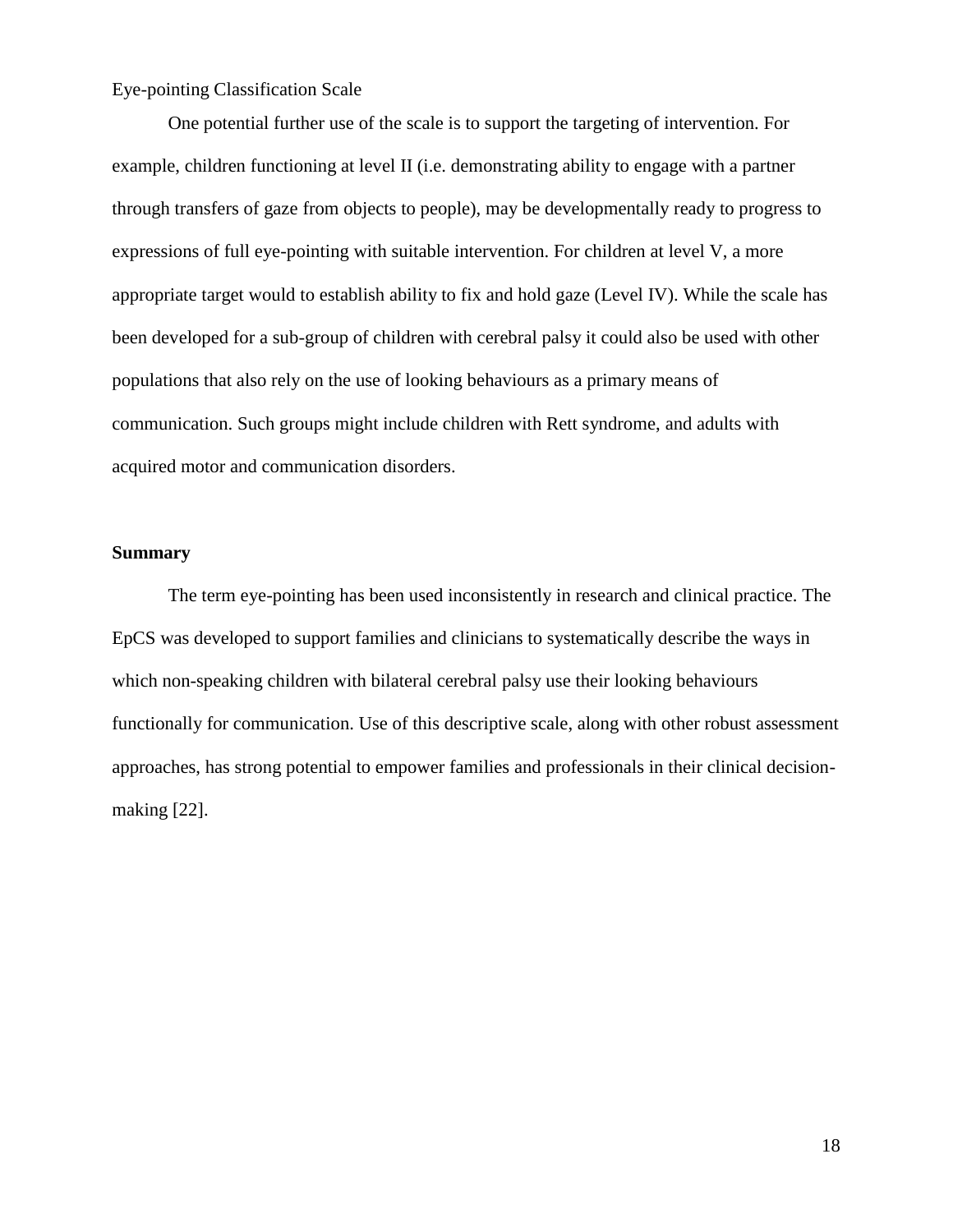#### **References**

- 1. Tomasello M, Carpenter M, Liszkowski U. A new look at infant pointing. Child Dev. 2007 May-Jun;78(3):705-22.
- 2. Carpenter M, Nagell K, Tomasello M. Social cognition, joint attention, and communicative competence from 9 to 15 months of age. Monogr Soc Res Child Dev. 1998;63(4):i-vi, 1-143.
- 3. Carpenter M, Liebal K. Joint attention, communication, and knowing together in infancy. Joint attention: New developments in psychology, philosophy of mind, and social neuroscience. 2011:159-181.
- 4. Liszkowski U, Carpenter M, Henning A, et al. Twelve-month-olds point to share attention and interest. Developmental science. 2004;7(3):297-307.
- 5. Colonnesi C SG, Koster I, Noom MJ. The relation between pointing and language development: A meta-analysis. Dev Rev. 2010;30(4):352-366.
- 6. Sargent J, Clarke M, Price K, et al. Use of eye-pointing by children with cerebral palsy: what are we looking at? Int J Lang Commun Disord. 2013 Sep-Oct;48(5):477-85.
- 7. Venkateswaran S, Shevell MI. Comorbidities and clinical determinants of outcome in children with spastic quadriplegic cerebral palsy. Dev Med Child Neurol. 2008 Mar;50(3):216-22.
- 8. Stadskleiv K, Jahnsen R, Andersen GL, et al. Neuropsychological profiles of children with cerebral palsy. Dev Neurorehabil. 2018 Feb;21(2):108-120.
- 9. Rosenbaum P, Paneth N, Leviton A, et al. A report: the definition and classification of cerebral palsy April 2006. Dev Med Child Neurol Suppl. 2007 Feb;109:8-14.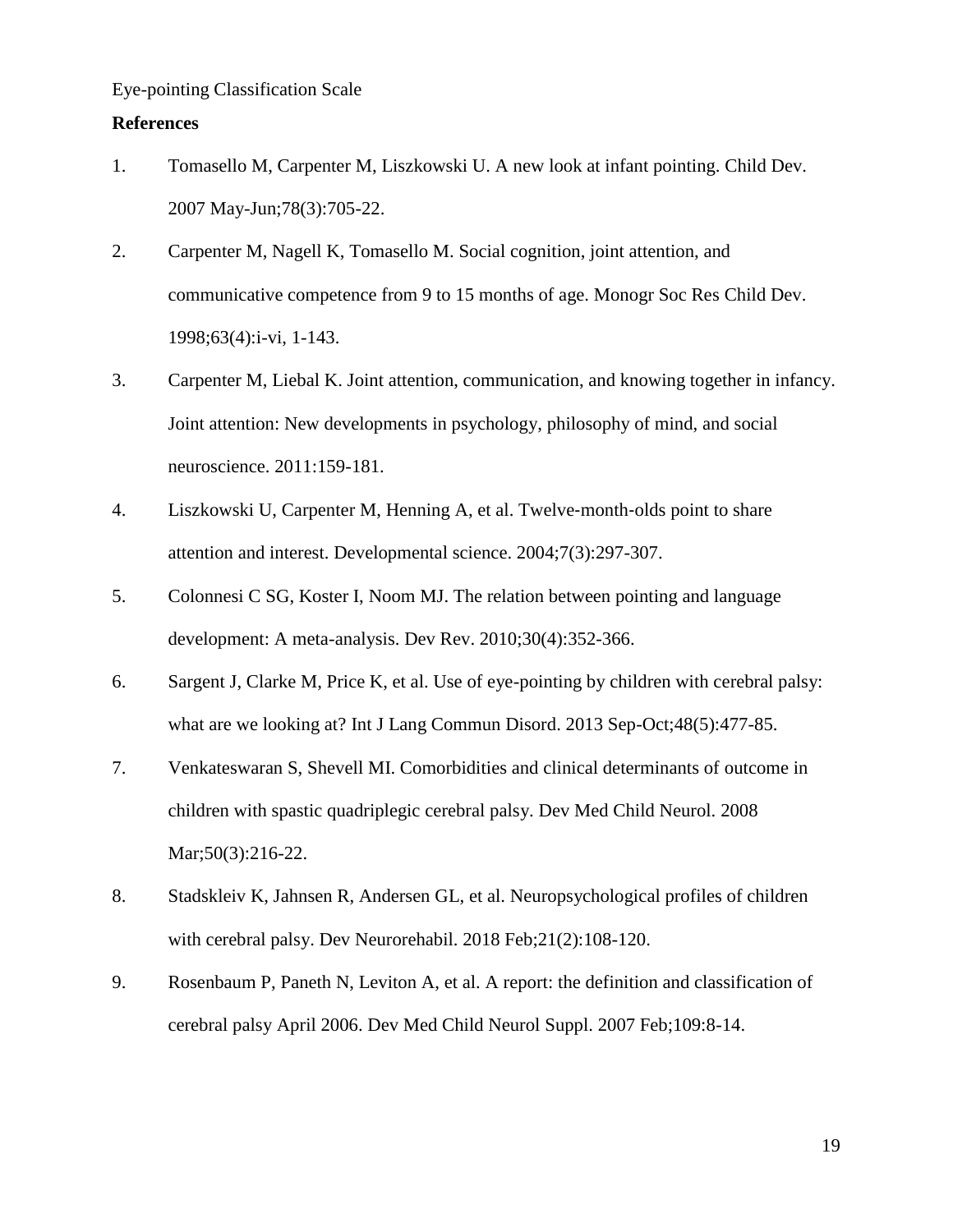- 10. Griffiths T, Addison A. Access to communication technology for children with cerebral palsy. Paediatrics and Child Health. 2017;27(10):470-475.
- 11. Jan JE, Lyons CJ, Heaven RK, et al. Visual impairment due to a dyskinetic eye movement disorder in children with dyskinetic cerebral palsy. Developmental medicine and child neurology. 2001;43(2):108-112.
- 12. Costa MF, Ventura DF. Visual impairment in children with spastic cerebral palsy measured by psychophysical and electrophysiological grating acuity tests. Dev Neurorehabil. 2012;15(6):414-24.
- 13. Sakki HE, Dale NJ, Sargent J, et al. Is there consensus in defining childhood cerebral visual impairment? A systematic review of terminology and definitions. British Journal of Ophthalmology. 2018;102(4):424-432.
- 14. Sargent J, Clarke M, Price K, et al. Use of eye-pointing by children with cerebral palsy: what are we looking at? [Review]. International Journal of Language & Communication Disorders. 2013 Sep-Oct;48(5):477-85.
- 15. Palisano R, Rosenbaum P, Walter S, et al. Development and reliability of a system to classify gross motor function in children with cerebral palsy. Dev Med Child Neurol. 1997 Apr;39(4):214-23.
- 16. Eliasson AC, Krumlinde-Sundholm L, Rosblad B, et al. The Manual Ability Classification System (MACS) for children with cerebral palsy: scale development and evidence of validity and reliability. Dev Med Child Neurol. 2006 Jul;48(7):549-54.
- 17. Barty E, Caynes K, Johnston LM. Development and reliability of the Functional Communication Classification System for children with cerebral palsy. Dev Med Child Neurol. 2016 Oct;58(10):1036-41.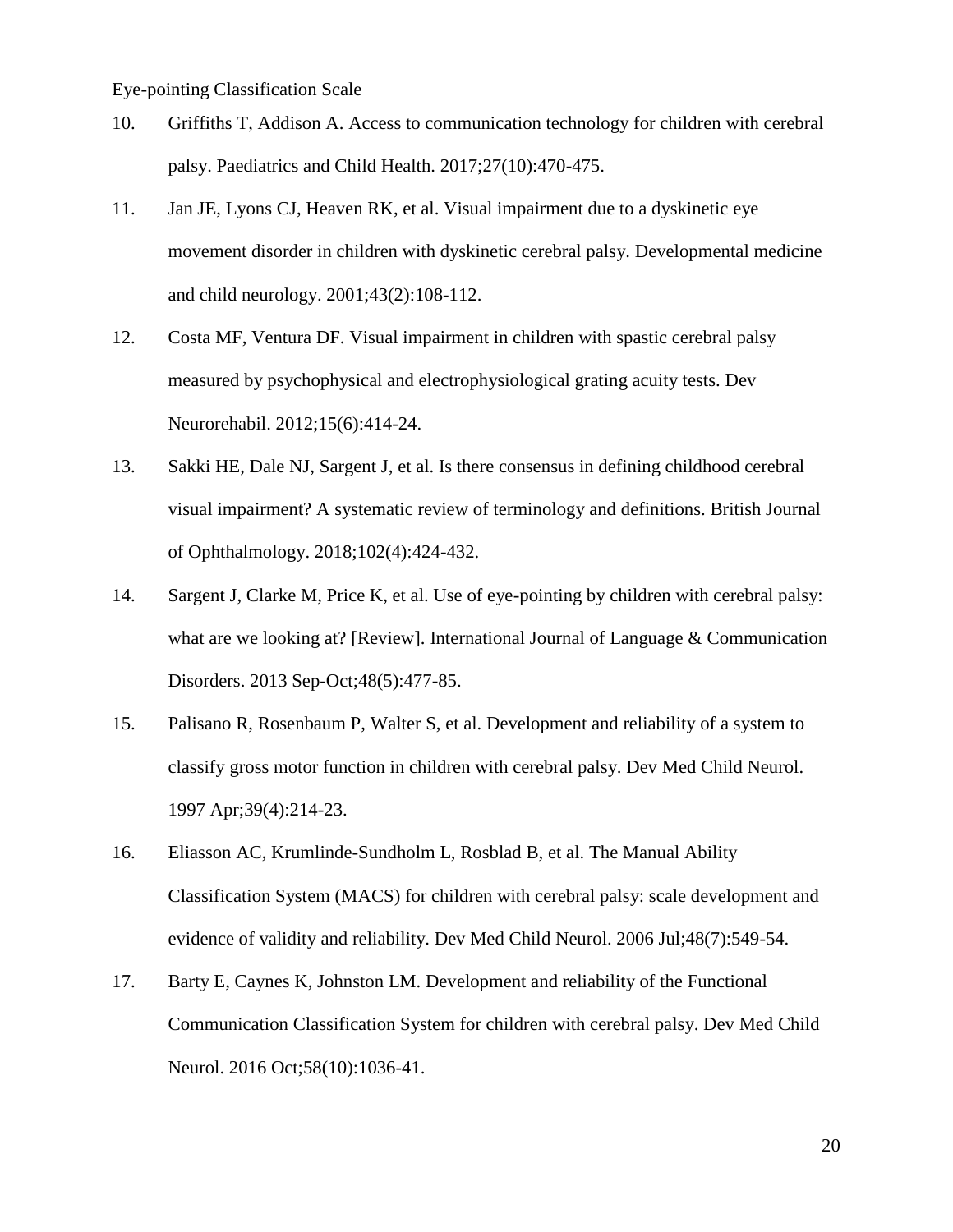- 18. Hidecker MJ, Paneth N, Rosenbaum PL, et al. Developing and validating the Communication Function Classification System for individuals with cerebral palsy. Dev Med Child Neurol. 2011 Aug;53(8):704-10.
- 19. Pennington L, Virella D, Mjøen T, et al. Development of The Viking Speech Scale to classify the speech of children with cerebral palsy. Research in Developmental Disabilities. 2013;34(10):3202-3210.
- 20. Sellers D, Mandy A, Pennington L, et al. Development and reliability of a system to classify the eating and drinking ability of people with cerebral palsy. Dev Med Child Neurol. 2014 Mar;56(3):245-51.
- 21. Baranello G, Signorini S, Tinelli F, et al. Visual Function Classification System for children with cerebral palsy: development and validation. Developmental Medicine & Child Neurology. 2019.
- 22. Rosenbaum P, Eliasson AC, Hidecker MJ, et al. Classification in childhood disability: focusing on function in the 21st century. J Child Neurol. 2014 Aug;29(8):1036-45.
- 23. Atkinson J, Braddick O. Visual attention in the first years: typical development and developmental disorders. Dev Med Child Neurol. 2012 Jul;54(7):589-95.
- 24. Zimmerman IL, Steiner, V.G., Evatt Pond, R. Preschool Language Scale, Fourth Edition (PLS-4 UK). London: Pearson; 2009.
- 25. Mullen EM. Mullen scales of early learning. AGS Circle Pines, MN; 1995.
- 26. Kundel HL, Polansky M. Measurement of observer agreement. Radiology. 2003 Aug;228(2):303-8.
- 27. Landis JR, Koch GG. The measurement of observer agreement for categorical data. Biometrics. 1977 Mar;33(1):159-74.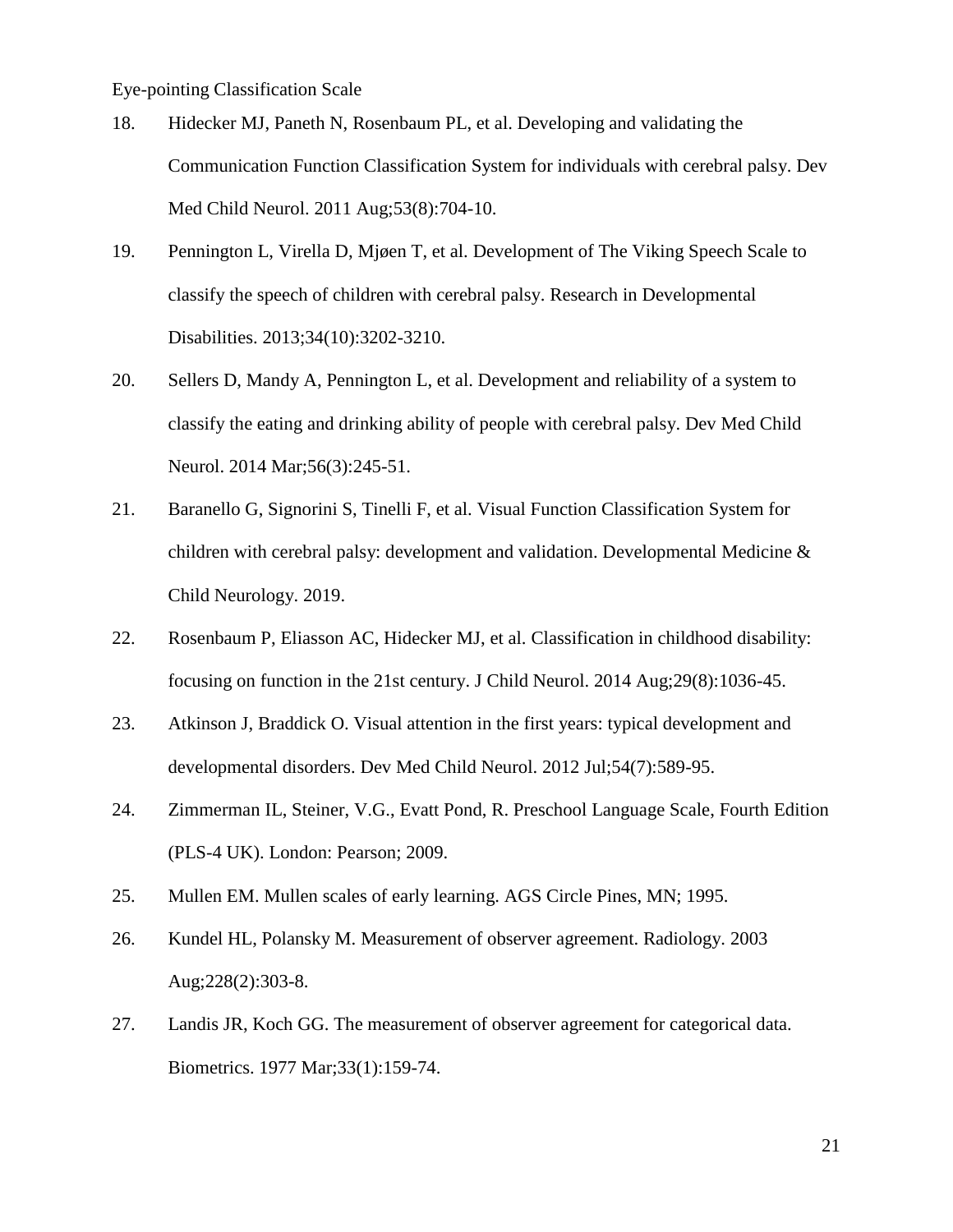## Table 1. Eye-Pointing Classification Scale

| Level I             | Children at level I demonstrate a consistent ability to fix gaze on     |
|---------------------|-------------------------------------------------------------------------|
| Uses eye-pointing   | object, disengage gaze from the object, shift and fix gaze on a         |
|                     | partner's face, return gaze to fix on the same object and/or fix gaze   |
|                     | on partner's face, disengage gaze from their face, shift gaze and fix   |
|                     | on and object, then return gaze to fix on same partner's face.          |
| Level II            | Children at level II demonstrate a consistent ability to fix gaze on an |
| Shifts gaze to face | object, disengage gaze from the object, shift gaze to a partner's face  |
|                     | and/or fixes gaze on partner's face, disengage gaze from their face,    |
|                     | and shift gaze to object. Child at level II do not demonstrate triadic  |
|                     | gaze shift between objects and people which characterises eye-          |
|                     | pointing                                                                |
|                     |                                                                         |
| Level III           | Children at level III demonstrate a consistent ability to fixe gaze on  |
| Fixes, disengages   | objects, disengage gaze from the object, shift gaze away from object    |
| and shifts gaze     | and fixes on a new object. Children at Level III do not shift gaze      |
|                     | between people and objects.                                             |
| Level IV            | Children at level IV will demonstrate consistent active ability to fix  |
| Fixes gaze          | and hold gaze on objects or faces but not to obviously shift gaze       |
|                     | between objects or between people.                                      |
| Level V             | Children at level V will not demonstrate consistent gaze fixation on    |
| Other visual        | objects or faces (as described in level IV), and/or their visual        |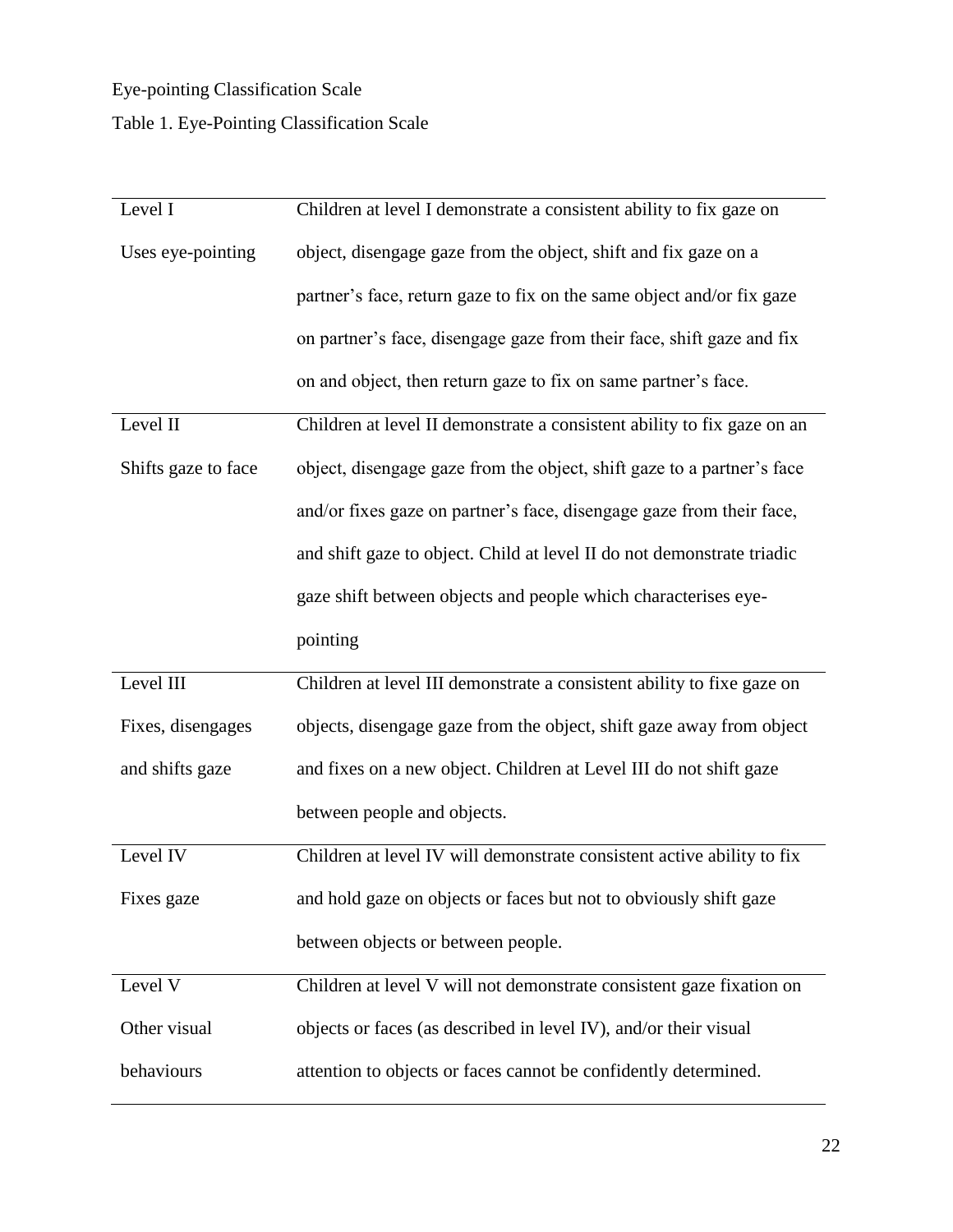| Table 2. Characteristics of children participating in the reliability study |  |  |
|-----------------------------------------------------------------------------|--|--|
|-----------------------------------------------------------------------------|--|--|

|                                            | Range            | Mean           | <b>SD</b>      |          |         |
|--------------------------------------------|------------------|----------------|----------------|----------|---------|
| Chronological age (yrs: months)            | $3:4 - 12:4$     | 8:4            | 1:5            |          |         |
| Language age (yrs: months) $*$             | $0:1-6:3$        | 1:8            | 0:23           |          |         |
| Non-verbal age (yrs: months) <sup>**</sup> | $\leq 0:1-4:2$   | 1:1            | 0.16           |          |         |
|                                            |                  |                |                |          |         |
| Number of children per level               | Level I          | Level II       | Level III      | Level IV | Level V |
| <b>GMFCS</b>                               | $\boldsymbol{0}$ | $\overline{0}$ | $\overline{0}$ | 19       | 28      |
| <b>MACS</b>                                | $\boldsymbol{0}$ |                | 7              | 11       | 28      |

CFCS 0 3 12 13 19

Viking  $0$  2 8 37 n.a.~

\* Preschool Language Scale, Fourth Edition (PLS-4 UK)

- \*\* Mullen scales of early learning
- GMFCS, Gross Motor Function Classification System
- MACS, Manual Ability Classification System
- CFCS, Communication Function Classification System
- Viking, Viking Speech Classification System.
- ~ The Viking Speech Classification System uses 4 levels only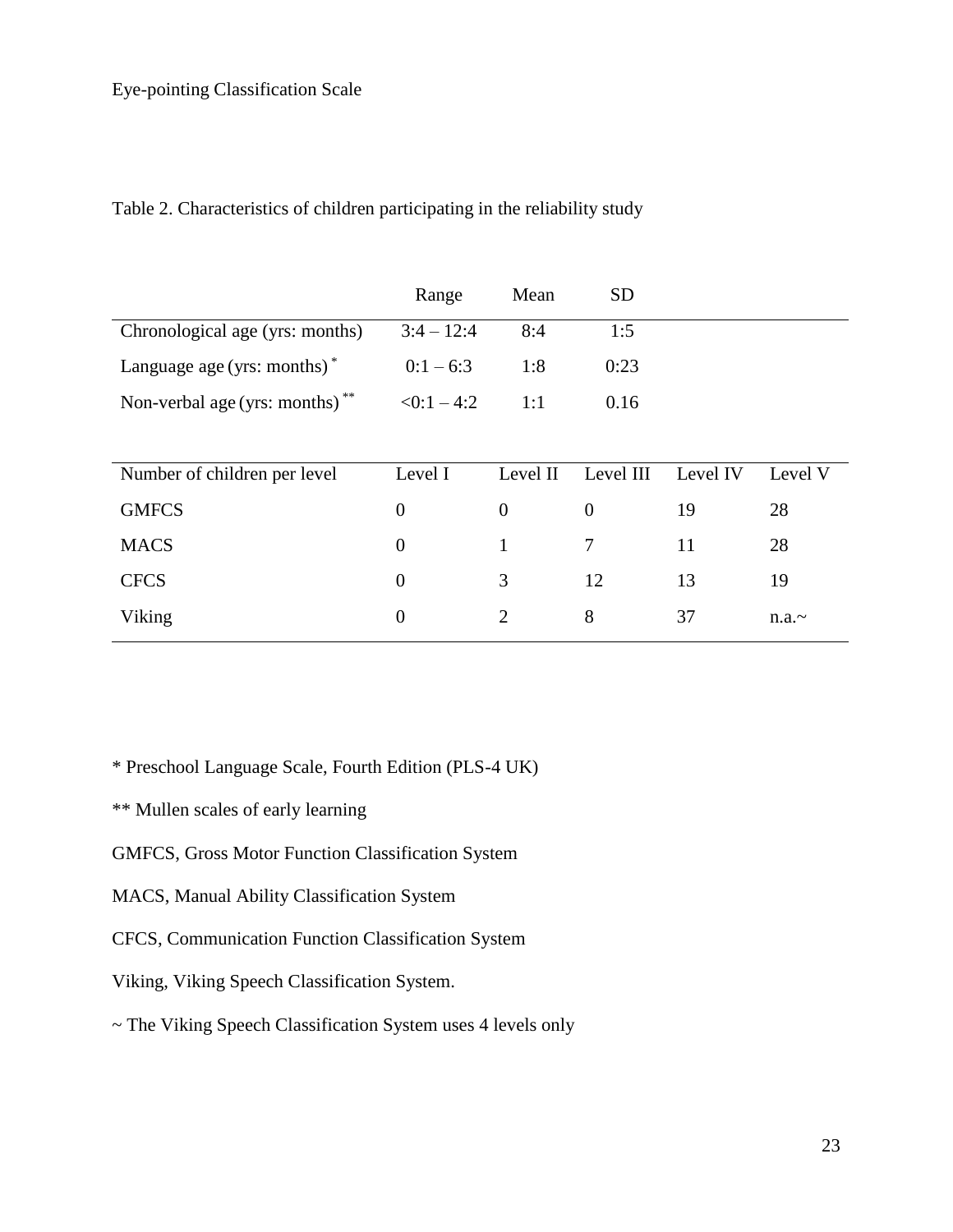|                    | RA 1 (EPCS level) |                |     |    |                         |       |
|--------------------|-------------------|----------------|-----|----|-------------------------|-------|
| RA <sub>2</sub>    | I                 | $\mathbf{I}$   | III | IV | $\overline{\mathsf{V}}$ | Total |
| (EPCS level)       |                   |                |     |    |                         |       |
| I                  | $\overline{0}$    | 1              |     |    |                         | 1     |
| $\mathbf{I}$       | $\overline{2}$    | 8              | 1   |    |                         | 11    |
| $\mathop{\rm III}$ |                   | $\overline{2}$ | 16  | 2  |                         | 20    |
| IV                 |                   |                |     | 7  |                         | 7     |
| V                  |                   |                |     | 1  | 7                       | 8     |
| Total              | 2                 | 11             | 17  | 10 | 7                       | 47    |

Table 3. Inter-rater reliability measures for the Eye-pointing Classification Scale

The highlighted cells indicate agreement between assessors.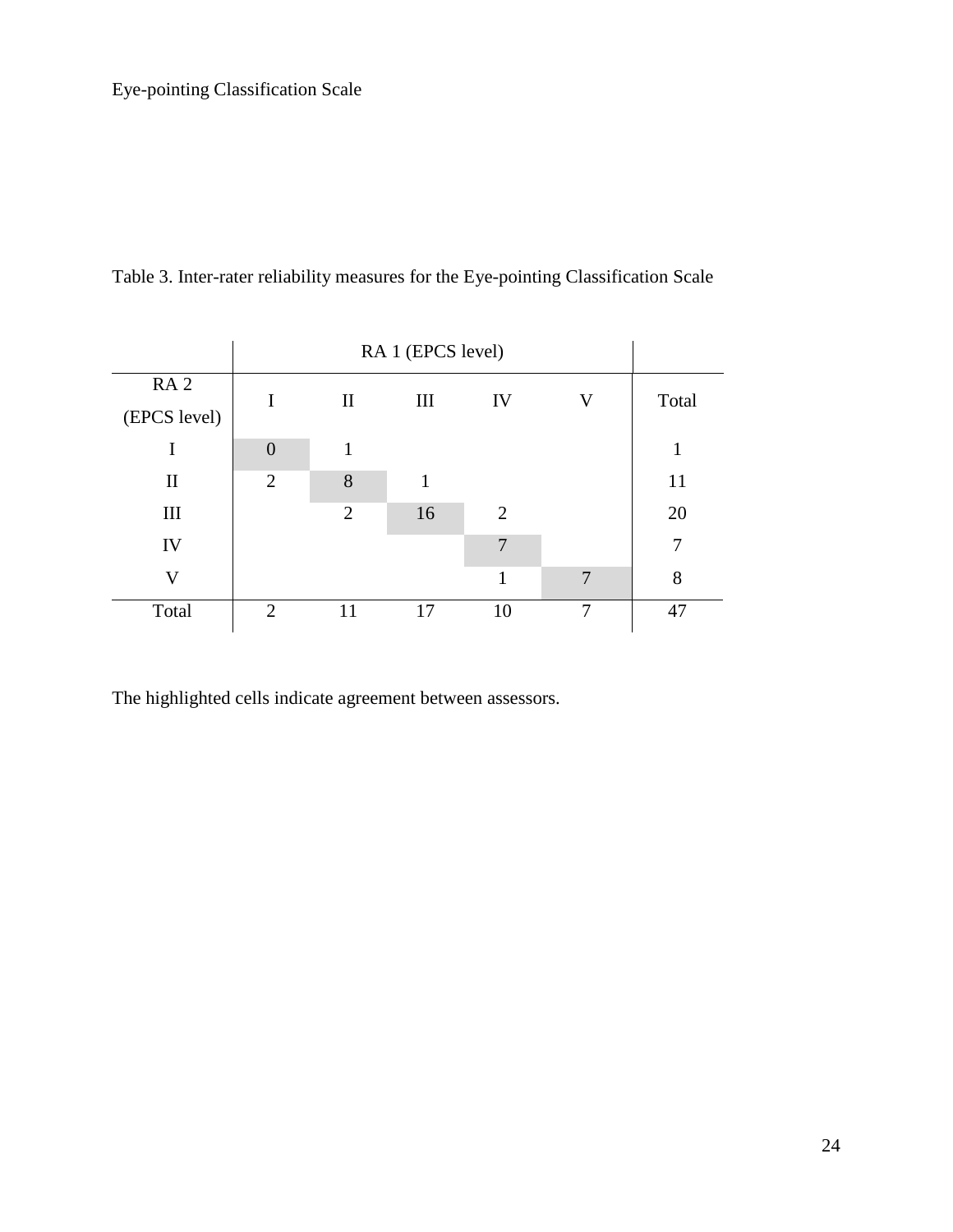Table 4. Test-retest reliability measures for the Eye-pointing Classification Scale\*

|                 | RA 3 (EPCS level) |              |     |    |             |       |
|-----------------|-------------------|--------------|-----|----|-------------|-------|
| RA <sub>2</sub> | I                 | $\mathbf{I}$ | III | IV | $\mathbf V$ | Total |
| EPCS (level)    |                   |              |     |    |             |       |
| T               | $\overline{0}$    |              |     |    |             | 1     |
| $\mathbf{I}$    |                   | 10           |     |    |             | 10    |
| III             |                   |              | 17  | 3  |             | 20    |
| IV              |                   |              | 3   | 3  |             | 6     |
| V               |                   |              |     | 1  | 3           | 4     |
| Total           | $\theta$          | 11           | 20  | 7  | 3           | 41    |
|                 |                   |              |     |    |             |       |

The highlighted cells indicate agreement between assessors.

\*Only those children seen by *both* RA 2 and RA3 are represented in this table.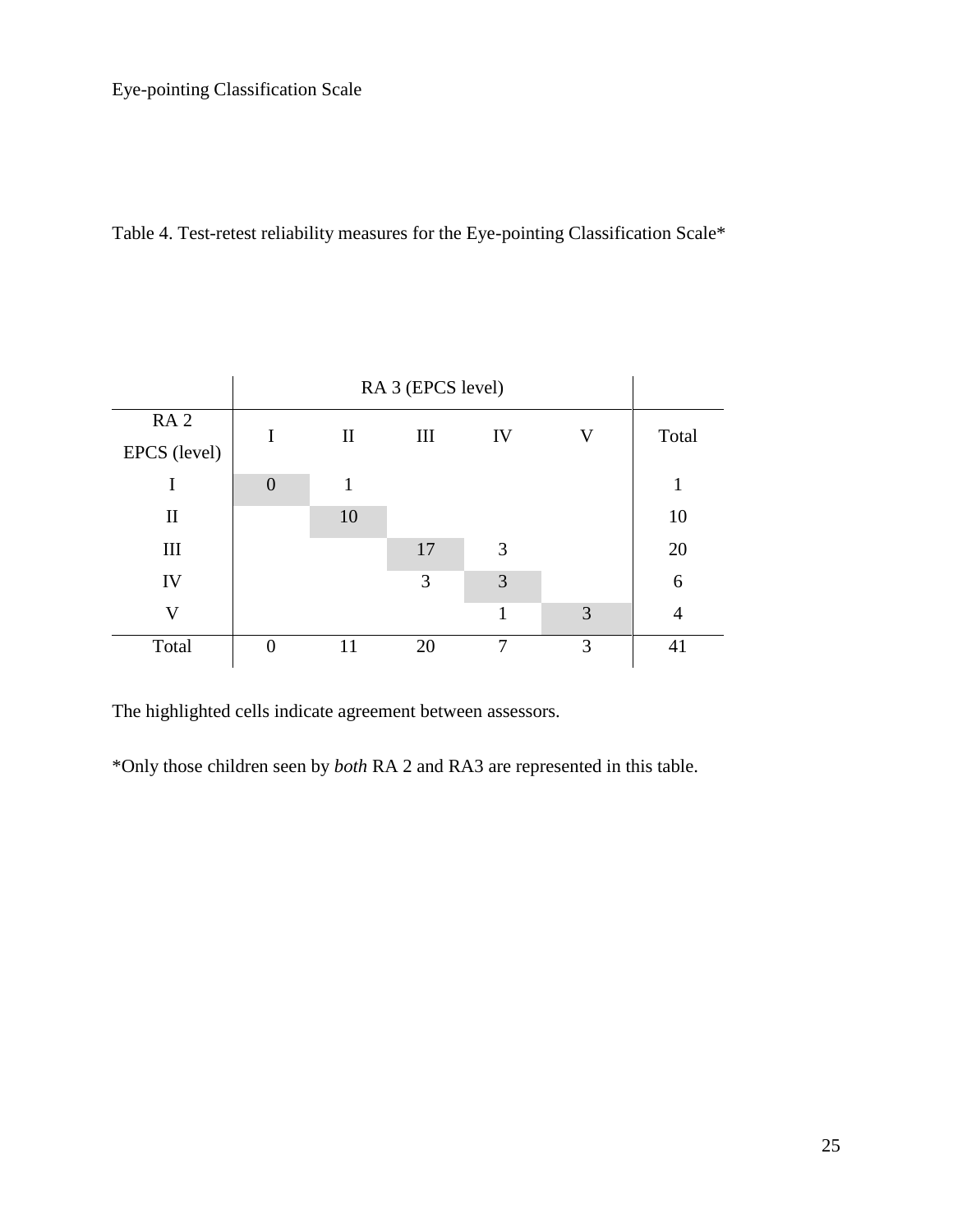Table S1. Survey statements

- 1. The Eye Pointing Classification Scale [EpCS] is a useful tool; it describes communicative skills in children with cerebral palsy
- 2. Five levels cannot adequately describe eye pointing and its requisite skills
- 3. There is good agreement between professionals working with children who have cerebral palsy on what behaviours constitute intentional eye pointing
- 4. The ability to fix gaze is a fundamental skill required for eye pointing (level V of EpCS)
- 5. The child's ability to indicate visual recognition is a fundamental skill required for eye pointing (Level IV of EpCS)
- 6. Disengaging gaze from one object and shifting gaze to another object is a fundamental skill required for eye pointing (Level III of EpCS)
- 7. Shifting gaze from an object to a face and/or shifting gaze from a face to an object is a fundamental skill required for eye pointing (Level II of EpCS)
- 8. Eye pointing is most clearly shown when the child fixes their gaze on an object, shifts their gaze to a face, and then returns their gaze to the same object (or vice versa) (Level I of EpCS)
- 9. The scale provides a good background to the concept of eye pointing
- 10. Observation of the child over the course of a day is not required for an accurate EpCS rating to be assigned
- 11. The person using the EpCS to classify a child's looking behaviour must spend time personally interacting with the child in order to provide an accurate level of classification